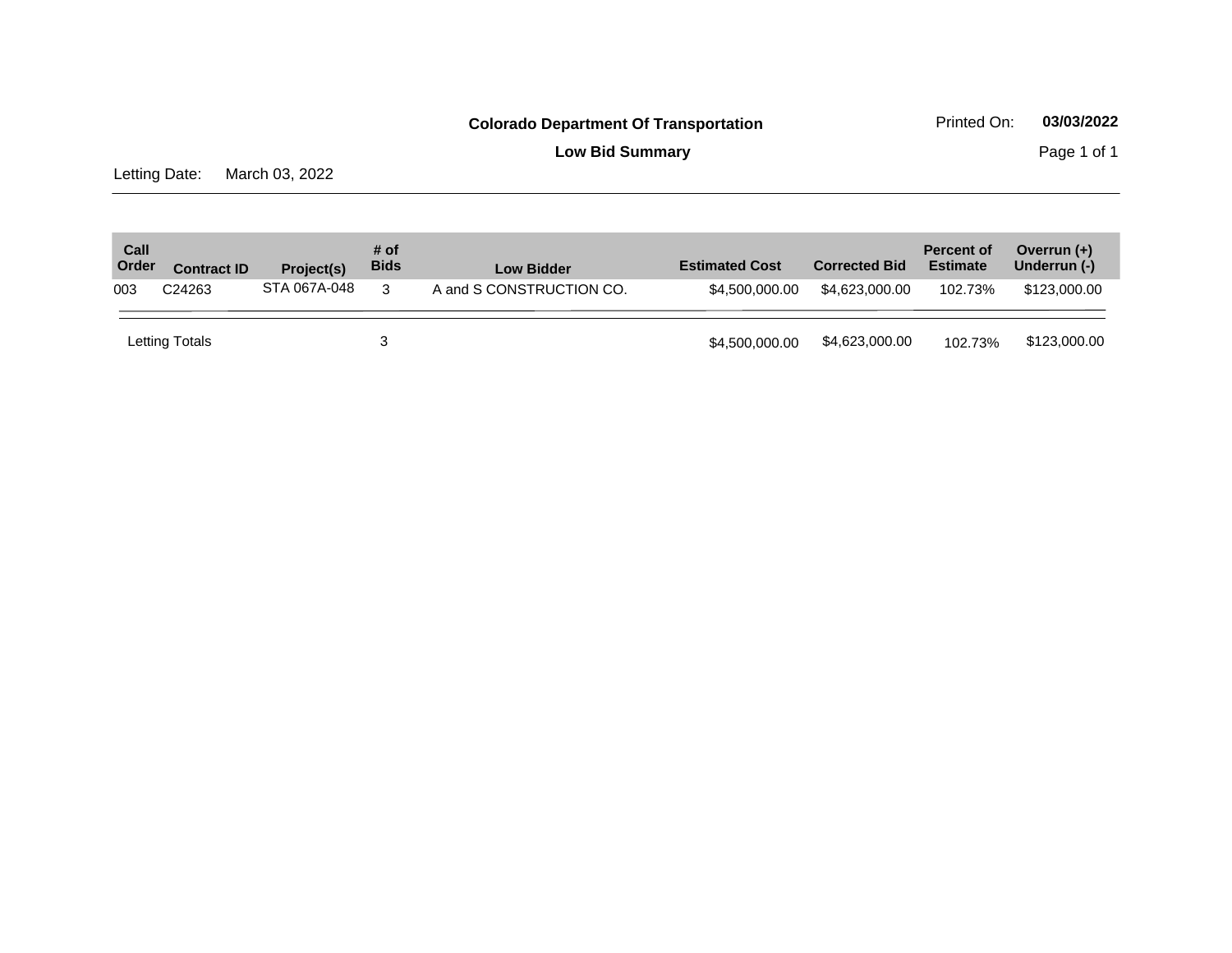|                              | <b>Colorado Department Of Transportation</b>                                                                                                                                           | Printed On: | 03/03/2022  |
|------------------------------|----------------------------------------------------------------------------------------------------------------------------------------------------------------------------------------|-------------|-------------|
|                              | <b>Vendor Ranking</b>                                                                                                                                                                  |             | Page 1 of 1 |
| <b>Contract Description:</b> | Contract ID:<br>C <sub>24263</sub>                                                                                                                                                     |             |             |
|                              | Hwy 67A MP 0.00 TO MP 11.05 IN FREEMONT COUNTY. The project is located in Region 2.<br>The work on this project will consist of overlaying the asphalt roadway, structures and various |             |             |

accesses, guardrail replacement, sign replacement, and roadway patching.

| Rank | <b>Vendor ID</b> | <b>Vendor Name</b>              | <b>Total Bid</b> | <b>Percent Of</b><br><b>Low Bid</b> | <b>Percent Of</b><br><b>Estimate</b> |
|------|------------------|---------------------------------|------------------|-------------------------------------|--------------------------------------|
| 0    | -EST-            | <b>Engineer's Estimate</b>      | \$4,500,000.00   | 97.34%                              | 100.00%                              |
|      | 005A             | A and S CONSTRUCTION CO.        | \$4,623,000.00   | 100.00%                             | 102.73%                              |
| 2    | 757A             | Martin Marietta Materials, Inc. | \$4,787,329.01   | 103.55%                             | 106.39%                              |
| 3    | 672A             | OLDCASTLE SW GROUP, INC.        | \$4,921,986.42   | 106.47%                             | 109.38%                              |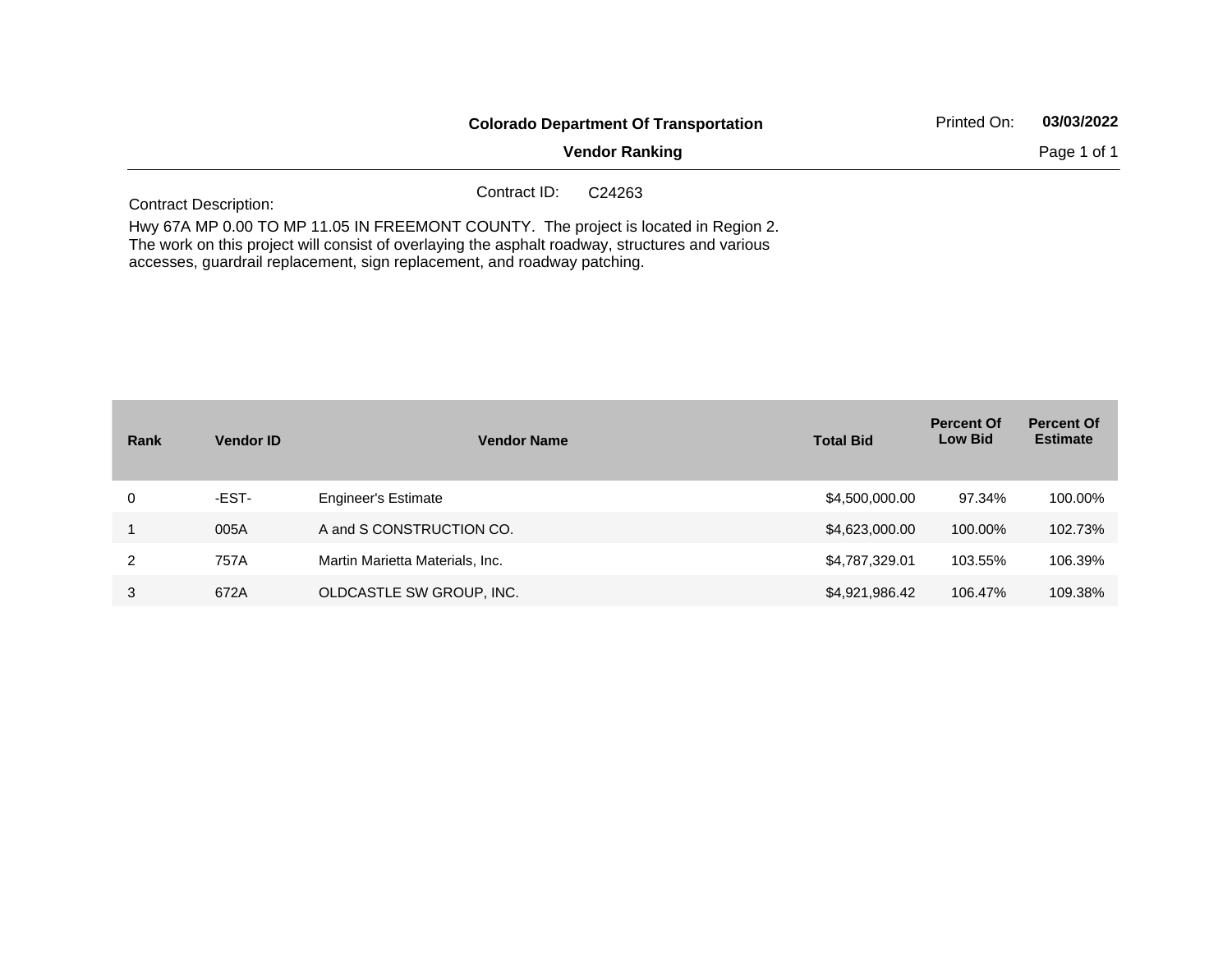| <b>Tabulation of Bids</b> |
|---------------------------|
|                           |

|                     |                                                                 | Contract ID: | C24263     |                                                                                        |                   |                                                        |                    |                       |                    |
|---------------------|-----------------------------------------------------------------|--------------|------------|----------------------------------------------------------------------------------------|-------------------|--------------------------------------------------------|--------------------|-----------------------|--------------------|
|                     |                                                                 |              |            | $(0)$ -EST-<br>$(1)$ 005A<br>A and S CONSTRUCTION<br><b>Engineer's Estimate</b><br>CO. |                   | (2) 757A<br><b>MARTIN MARIETTA</b><br><b>MATERIALS</b> |                    |                       |                    |
| <b>Item Code</b>    | <b>Description</b>                                              | Quantity     |            | <b>Unit Price</b>                                                                      | <b>Amount</b>     | <b>Unit Price</b>                                      | Amount             | <b>Unit Price</b>     | Amount             |
| <b>SECTION:</b>     | 0001<br><b>ROADWAY</b>                                          |              |            |                                                                                        |                   |                                                        | LCC:               |                       |                    |
|                     | 202-00010 Removal of Tree                                       |              | 6.000 EACH | 500.00000                                                                              | 3,000.00          | 1,200.00000                                            | 7,200.00           | 698.00000             | 4,188.00           |
|                     | 202-00090 Removal of Delineator                                 | 350.000 EACH |            | 10.00000                                                                               | 3,500.00          | 10.00000                                               | 3,500.00           | 9.70000               | 3,395.00           |
|                     | 202-00240 Removal of Asphalt Mat (Planing)                      | 9,160.000    | SY         |                                                                                        | 4.57314 41,890.00 |                                                        | 7.00000 64,120.00  | 6.75000               | 61,830.00          |
|                     | 202-00250 Removal of Pavement Marking                           | 300,000      | <b>SF</b>  | 3.00000                                                                                | 900.00            | 6.00000                                                | 1.800.00           | 6.95000               | 2,085.00           |
|                     | 202-00810 Removal of Ground Sign                                | 132.000 EACH |            | 100.00000                                                                              | 13,200.00         |                                                        | 80.00000 10,560.00 |                       | 79.05000 10,434.60 |
|                     | 202-01130 Removal of Guardrail Type 3                           | 3,279.000    | <b>LF</b>  | 8.00000                                                                                | 26,232.00         |                                                        | 6.00000 19,674.00  |                       | 5.40000 17,706.60  |
|                     | 202-04002 Clean Culvert                                         | 18.000 EACH  |            | 500.00000                                                                              | 9,000.00          | 1,600.00000 28,800.00                                  |                    | 1,813.75000 32,647.50 |                    |
|                     | 203-01582 Truck (Dump)                                          | 20.000 HOUR  |            | 120.00000                                                                              | 2,400.00          | 90.00000                                               | 1,800.00           | 102.80000             | 2,056.00           |
|                     | 203-01590 Front End Loader (Rubber Tire)                        | 30.000 HOUR  |            | 150.00000                                                                              | 4,500.00          | 130.00000                                              | 3,900.00           | 141.05000             | 4,231.50           |
| 203-01597 Potholing |                                                                 | 20,000 HOUR  |            | 200.00000                                                                              | 4,000.00          | 300.00000                                              | 6,000.00           | 296.35000             | 5,927.00           |
| 203-02330 Laborer   |                                                                 | 30,000 HOUR  |            | 50.00000                                                                               | 1,500.00          | 90.00000                                               | 2,700.00           | 39.95000              | 1,198.50           |
|                     | 208-00021 Silt Fence (Reinforced)                               | 1,500.000    | LF         | 5.00000                                                                                | 7,500.00          | 5.00000                                                | 7,500.00           | 4.20000               | 6,300.00           |
|                     | 208-00033 Sediment Trap                                         |              | 1.000 EACH | 2,500.00000                                                                            | 2,500.00          | 1,200.00000                                            | 1,200.00           | 3,012.05000           | 3,012.05           |
|                     | 208-00035 Aggregate Bag                                         | 250,000      | LF         | 6.00000                                                                                | 1,500.00          | 10.00000                                               | 2,500.00           | 13.30000              | 3,325.00           |
|                     | 208-00046 Pre-fabricated Concrete Washout Structure<br>(Type 1) |              | 1.000 EACH | 3,000.00000                                                                            | 3,000.00          | 300.00000                                              | 300.00             | 290.30000             | 290.30             |

**Page 1 of 12**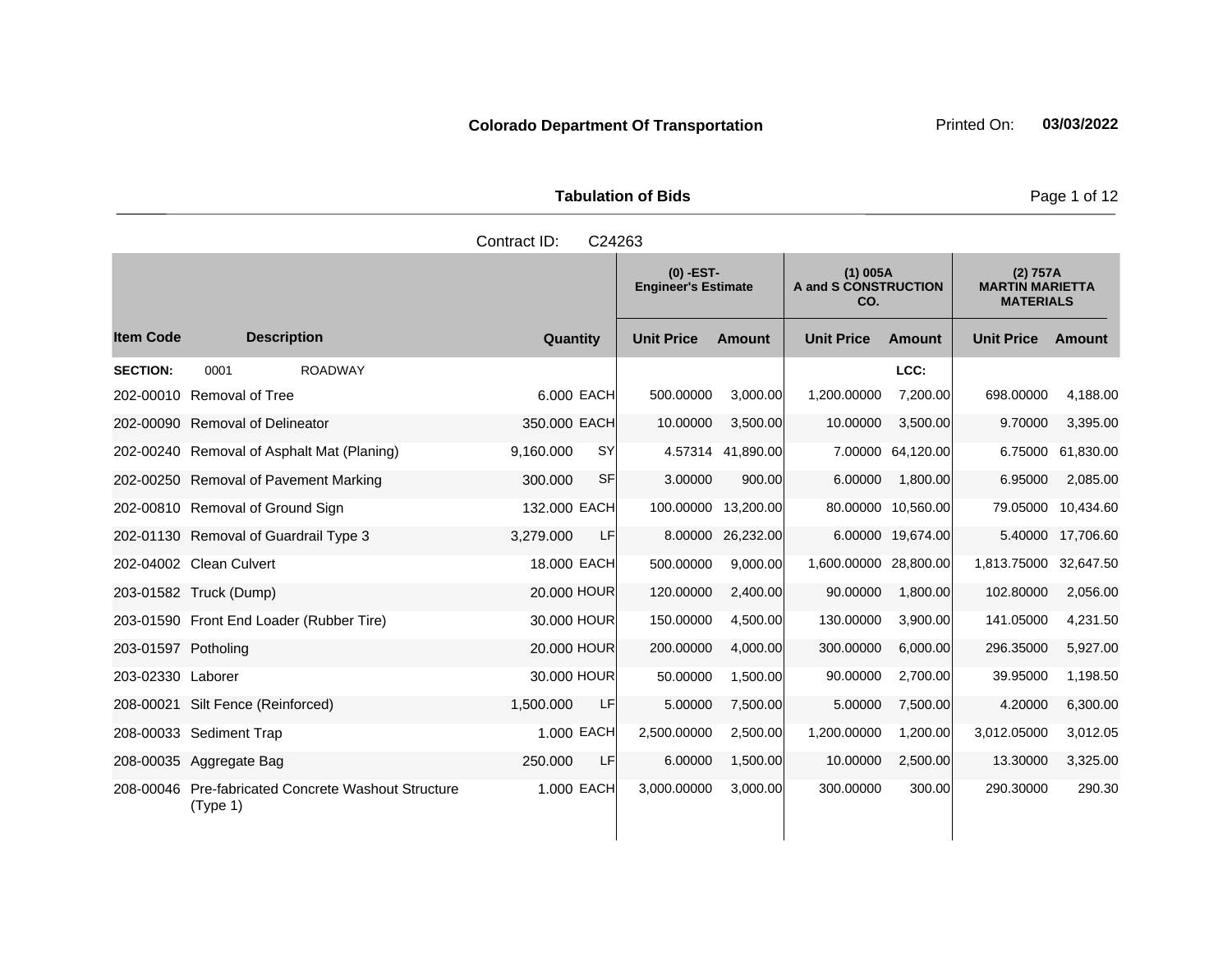**Tabulation of Bids Page 2 of 12** 

|                  |                                                           | Contract ID:<br>C24263 |                                           |               |                   |                                    |                   |                                                        |
|------------------|-----------------------------------------------------------|------------------------|-------------------------------------------|---------------|-------------------|------------------------------------|-------------------|--------------------------------------------------------|
|                  |                                                           |                        | $(0)$ -EST-<br><b>Engineer's Estimate</b> |               | CO.               | $(1)$ 005A<br>A and S CONSTRUCTION |                   | (2) 757A<br><b>MARTIN MARIETTA</b><br><b>MATERIALS</b> |
| <b>Item Code</b> | <b>Description</b>                                        | Quantity               | <b>Unit Price</b>                         | <b>Amount</b> | <b>Unit Price</b> | <b>Amount</b>                      | <b>Unit Price</b> | Amount                                                 |
| <b>SECTION:</b>  | <b>ROADWAY</b><br>0001                                    |                        |                                           |               |                   | LCC:                               |                   |                                                        |
| 208-00055        | <b>Rigid Inlet Protection Device</b>                      | 1.000 EACH             | 400.00000                                 | 400.00        | 450.00000         | 450.00                             | 491.10000         | 491.10                                                 |
|                  | 208-00075 Pre-fabricated Vehicle Tracking Pad             | 1.000 EACH             | 3,000.00000                               | 3,000.00      | 600.00000         | 600.00                             | 12,048.20000      | 12,048.20                                              |
|                  | 208-00103 Removal and Disposal of Sediment (Labor)        | 40.000 HOUR            | 50.00000                                  | 2,000.00      | 55.00000          | 2,200.00                           | 149.65000         | 5,986.00                                               |
|                  | 208-00105 Removal and Disposal of Sediment<br>(Equipment) | 40,000 HOUR            | 150.00000                                 | 6,000.00      | 120.00000         | 4,800.00                           | 160.10000         | 6,404.00                                               |
|                  | 208-00106 Sweeping (Sediment Removal)                     | 40,000 HOUR            | 150.00000                                 | 6.000.00      | 180.00000         | 7,200.00                           | 168.60000         | 6,744.00                                               |
|                  | 208-00107 Removal of Trash                                | 40.000 HOUR            | 100.00000                                 | 4,000.00      | 90.00000          | 3,600.00                           | 70.20000          | 2,808.00                                               |
|                  | 210-00815 Reset Sign Panel                                | 2.000 EACH             | 150.00000                                 | 300.00        | 170.00000         | 340.00                             | 181.45000         | 362.90                                                 |
|                  | 212-00032 Soil Conditioning                               | 0.650 ACRE             | 3,000.00000                               | 1,950.00      | 11,000.00000      | 7,150.00                           | 11,147.25000      | 7,245.71                                               |
|                  | 212-00700 Organic Fertilizer                              | LB<br>75.000           | 10.00000                                  | 750.00        | 8.00000           | 600.00                             | 1.70000           | 127.50                                                 |
|                  | 212-00701 Compost (Mechanically Applied)                  | 17.000<br>CY           | 100.00000                                 | 1,700.00      | 220.00000         | 3,740.00                           | 150.00000         | 2,550.00                                               |
| 212-00703 Humate |                                                           | 50.000<br><b>LB</b>    | 10.00000                                  | 500.00        | 9.00000           | 450.00                             | 1.95000           | 97.50                                                  |
|                  | 212-00708 Seeding (Native) Broadcast                      | 0.650 ACRE             | 1,000.00000                               | 650.00        | 1,500.00000       | 975.00                             | 1,474.45000       | 958.39                                                 |
|                  | 213-00012 Spray-on Mulch Blanket                          | 0.650 ACRE             | 4,500.00000                               | 2,925.00      | 7,000.00000       | 4,550.00                           | 7,815.00000       | 5,079.75                                               |
|                  | 217-00000 Herbicide Treatment                             | <b>SY</b><br>500.000   | 10.00000                                  | 5,000.00      | 4.00000           | 2,000.00                           | 3.65000           | 1,825.00                                               |
|                  | 240-00010 Removal of Nests                                | 10.000 HOUR            | 100.00000                                 | 1,000.00      | 150.00000         | 1,500.00                           | 142.75000         | 1,427.50                                               |
|                  |                                                           |                        |                                           |               |                   |                                    |                   |                                                        |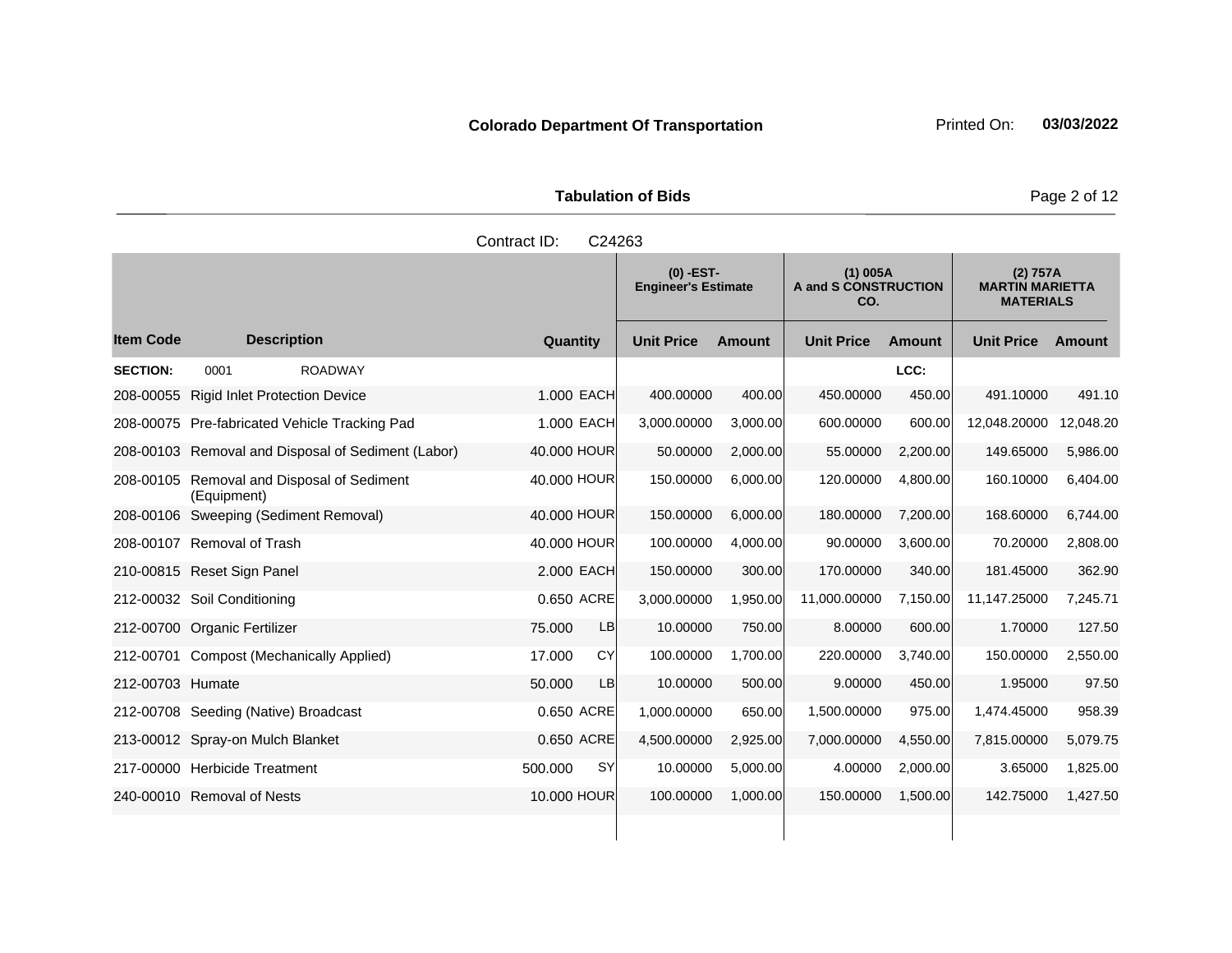| <b>Tabulation of Bids</b> |  |  |  |  |  |  |  |
|---------------------------|--|--|--|--|--|--|--|
| Contract ID: C24263       |  |  |  |  |  |  |  |

|                   |                                                                  |                 |            | $(0)$ -EST-<br><b>Engineer's Estimate</b> |                           | $(1)$ 005A<br>A and S CONSTRUCTION<br>CO. |                           | (2) 757A<br><b>MARTIN MARIETTA</b><br><b>MATERIALS</b> |                           |
|-------------------|------------------------------------------------------------------|-----------------|------------|-------------------------------------------|---------------------------|-------------------------------------------|---------------------------|--------------------------------------------------------|---------------------------|
| <b>Item Code</b>  | <b>Description</b>                                               | <b>Quantity</b> |            | <b>Unit Price</b>                         | <b>Amount</b>             | <b>Unit Price</b>                         | <b>Amount</b>             | <b>Unit Price</b>                                      | Amount                    |
| <b>SECTION:</b>   | <b>ROADWAY</b><br>0001                                           |                 |            |                                           |                           |                                           | LCC:                      |                                                        |                           |
| 240-00020 Netting |                                                                  | 4,500.000       | <b>SY</b>  |                                           | 10.00000 45,000.00        |                                           | 4.00000 18,000.00         |                                                        | 12.10000 54,450.00        |
|                   | 304-09006 Aggregate Base Course (Special)                        | 25,870.000      | <b>SY</b>  |                                           | 3.00000 77,610.00         |                                           | 3.60000 93,132.00         |                                                        | 3.26000 84,336.20         |
| 403-00720         | Hot Mix Asphalt (Patching) (Asphalt)                             | 200.000         | <b>TON</b> | 150.00000                                 | 30.000.00                 |                                           | 190.00000 38,000.00       | 162.75000 32,550.00                                    |                           |
| 403-34721         | Hot Mix Asphalt (Grading SX) (75) (PG 58-<br>28)                 | 17,181.000      | <b>TON</b> |                                           | 95.00000 1,632,195.<br>00 |                                           | 90.00000 1,546,290.<br>00 |                                                        | 91.09000 1.565,017.<br>29 |
| 403-36621         | Hot Mix Asphalt (Gr ST)(50)(PG 58-28)                            | 11,201.000      | <b>TON</b> | 100.00000 1,120,100.                      | 00                        |                                           | 99.00000 1,108,899.<br>00 |                                                        | 99.96000 1,119,651.<br>96 |
|                   | 411-10255 Emulsified Asphalt (Slow-Setting)                      | 20.159.000      | GAL        | 3.00000                                   | 60,477.00                 |                                           | 3.00000 60,477.00         |                                                        | 4.00000 80,636.00         |
| 518-01001         | Bridge Expansion Joint (Asphaltic Plug)                          | 80,000          | LF         | 200.00000                                 | 16,000.00                 |                                           | 300.00000 24,000.00       | 296.35000 23,708.00                                    |                           |
|                   | 601-06300 Cement Grout                                           | 1.000           | <b>CF</b>  | 1,000.00000                               | 1,000.00                  | 800.00000                                 | 800.00                    | 1,677.60000                                            | 1,677.60                  |
|                   | 603-30024 24 Inch Steel End Section                              |                 | 4.000 EACH | 500.00000                                 | 2,000.00                  | 600.00000                                 | 2,400.00                  | 4,223.20000 16,892.80                                  |                           |
|                   | 606-00302 Guardrail Type 3 (31 Inch Midwest Guardrail<br>System) | 2,167.000       | LF         |                                           | 50.00000 108,350.00       |                                           | 43.00000 93.181.00        |                                                        | 41.57000 90.082.19        |
|                   | 606-01370 Transition Type 3G                                     | 12.000 EACH     |            | 3,000.00000                               | 36,000.00                 | 4,000.00000                               | 48,000.00                 | 4,186.25000                                            | 50,235.00                 |
|                   | 606-01385 Transition Type 3J                                     |                 | 1.000 EACH | 4,000.00000                               | 4,000.00                  | 3,000.00000                               | 3,000.00                  | 3,077.95000                                            | 3,077.95                  |
|                   | 606-02003 End Anchorage (Nonflared)                              |                 | 4.000 EACH | 4,000.00000                               | 16,000.00                 | 7,000.00000 28,000.00                     |                           | 4,038.70000                                            | 16,154.80                 |
|                   | 606-02005 End Anchorage (Flared)                                 | 16.000 EACH     |            | 4,000.00000                               | 64,000.00                 | 7,200.00000 115,200.00                    |                           | 4,233.75000 67,740.00                                  |                           |
|                   | 607-11525 Fence (Plastic)                                        | 1,500.000       | LF         | 5.00000                                   | 7,500.00                  | 3.00000                                   | 4,500.00                  | 3.80000                                                | 5,700.00                  |

**Contract Contract** 

**Page 3 of 12**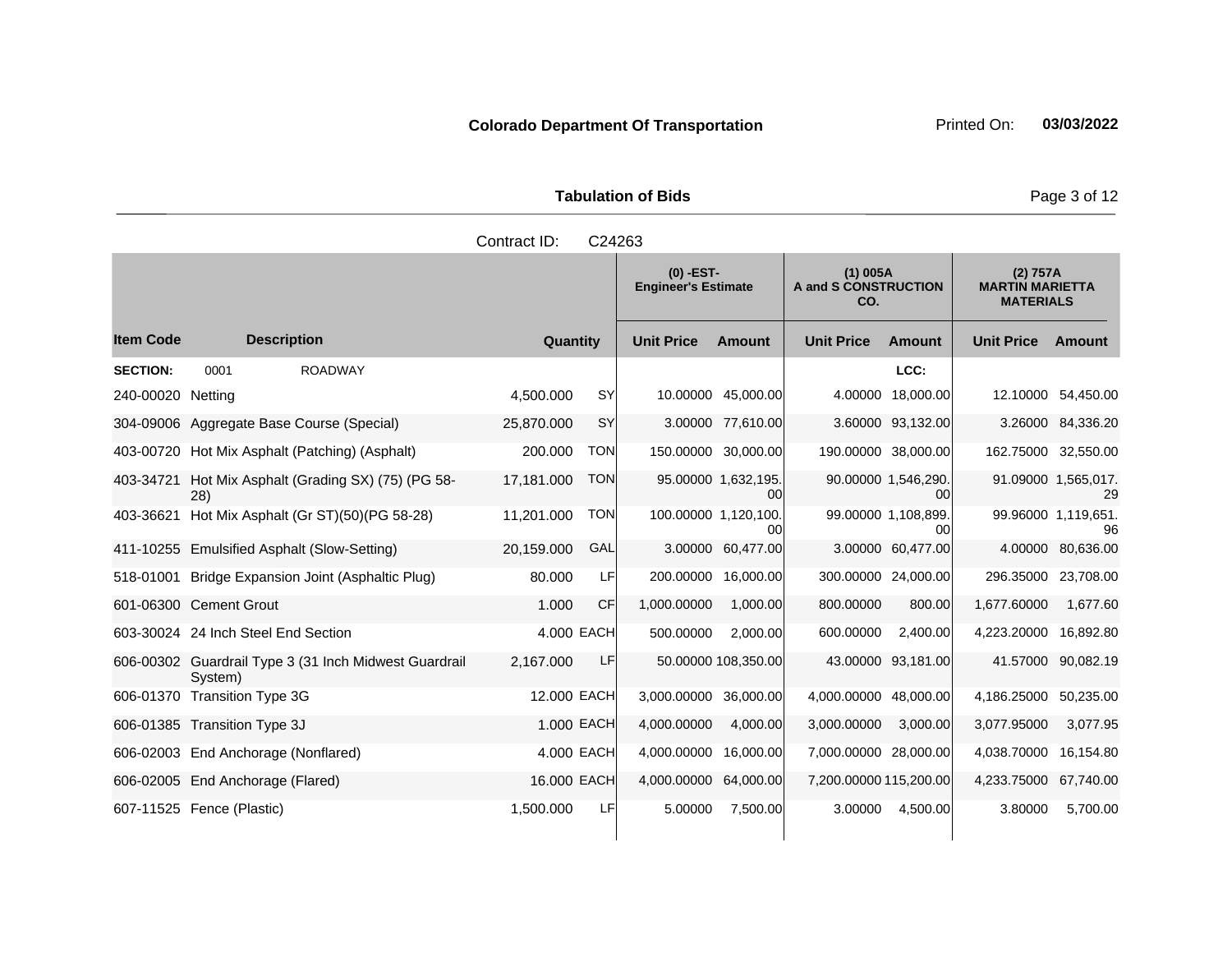| <b>Tabulation of Bids</b><br>Contract ID:<br>C24263<br>$(1)$ 005A<br>O) -EST-<br>Engineer's Estimate |  |                             |  |  |  |  |  |  |
|------------------------------------------------------------------------------------------------------|--|-----------------------------|--|--|--|--|--|--|
|                                                                                                      |  | A and S CONSTRUCTION<br>CO. |  |  |  |  |  |  |

|                  |                                                                           |                        | $(0)$ -EST-<br>$(1)$ 005A<br><b>Engineer's Estimate</b><br>A and S CONSTRUCTION<br>CO. |                    | (2) 757A<br><b>MARTIN MARIETTA</b><br><b>MATERIALS</b> |                    |                          |                   |
|------------------|---------------------------------------------------------------------------|------------------------|----------------------------------------------------------------------------------------|--------------------|--------------------------------------------------------|--------------------|--------------------------|-------------------|
| <b>Item Code</b> | <b>Description</b>                                                        | Quantity               | <b>Unit Price</b>                                                                      | <b>Amount</b>      | <b>Unit Price</b>                                      | <b>Amount</b>      | <b>Unit Price</b>        | Amount            |
| <b>SECTION:</b>  | 0001<br><b>ROADWAY</b>                                                    |                        |                                                                                        |                    |                                                        | LCC:               |                          |                   |
| 612-00001        | Delineator (Type I)                                                       | 359.000 EACH           | 20.00000                                                                               | 7,180.00           | 20.00000                                               | 7,180.00           | 21.80000                 | 7,826.20          |
|                  | 612-00002 Delineator (Type II)                                            | 127.000 EACH           | 20.00000                                                                               | 2,540.00           | 21.00000                                               | 2,667.00           | 23.05000                 | 2,927.35          |
|                  | 612-00003 Delineator (Type III)                                           | 50.000 EACH            | 20.00000                                                                               | 1,000.00           | 23.00000                                               | 1,150.00           | 25.50000                 | 1,275.00          |
| 614-00011        | Sign Panel (Class I)                                                      | <b>SF</b><br>60.000    | 20.00000                                                                               | 1,200.00           | 24.00000                                               | 1,440.00           | 23.03000                 | 1,381.80          |
|                  | 614-00012 Sign Panel (Class II)                                           | <b>SF</b><br>1,220.710 |                                                                                        | 25.00000 30,517.75 |                                                        | 30.00000 36,621.30 | 30.30000                 | 36,987.51         |
|                  | 614-01503 Steel Sign Support (2-lnch Round) (Post and<br>Socket)          | 27.000 EACH            | 30.00000                                                                               | 810.00             | 290.00000                                              | 7,830.00           | 302.80000                | 8,175.60          |
| 614-01573        | Steel Sign Support (2-1/2 Inch Round NP-<br>40)(Post & Slipbase)          | 122.000 EACH           | 400.00000 48,800.00                                                                    |                    | 500.00000 61,000.00                                    |                    | 502.00000                | 61,244.00         |
|                  | 614-01583 Steel Sign Support (2-1/2 In Round Sch 80)<br>(Post & Slipbase) | 2,000 EACH             | 500.00000                                                                              | 1,000.00           | 600.00000                                              | 1,200.00           | 604.60000                | 1,209.20          |
| 614-80390        | <b>Rumble Strip</b><br>(Grinding)(Asphalt)(Sinusoidal)                    | 15,133.000<br>LF       | 0.50000                                                                                | 7,566.50           | 0.60000                                                | 9,079.80           |                          | 0.87000 13,165.71 |
|                  | 620-00002 Field Office (Class 2)                                          | 1.000 EACH             | 30,000.00000 30,000.00                                                                 |                    | 31,092.95000 31,092.95                                 |                    | 40,015.00000             | 40,015.00         |
|                  | 620-00012 Field Laboratory (Class 2)                                      | 1.000 EACH             | 25,000.00000 25,000.00                                                                 |                    | 28,092.95000 28,092.95                                 |                    | 35,418.00000 35,418.00   |                   |
|                  | 620-00020 Sanitary Facility                                               | 2.000 EACH             | 2,500.00000                                                                            | 5,000.00           | 6,000.00000 12,000.00                                  |                    | 302.40000                | 604.80            |
|                  | 625-00000 Construction Surveying                                          | 1.000<br>L S           | 20,000.00000 20,000.00                                                                 |                    | 14,000.00000 14,000.00                                 |                    | 15,665.00000             | 15,665.00         |
|                  | 626-00000 Mobilization                                                    | 1.000<br>L SI          | 321,199.25000 321,199.25                                                               |                    | 450,000.00000 450,000.00                               |                    | 260,626.65000 260,626.65 |                   |
|                  | 626-01114 Public Information Management (Tier IV)                         | 115.000<br><b>DAY</b>  | 80.00000                                                                               | 9,200.00           | 55.00000                                               | 6,325.00           | 74.00000                 | 8,510.00          |

**Page 4 of 12**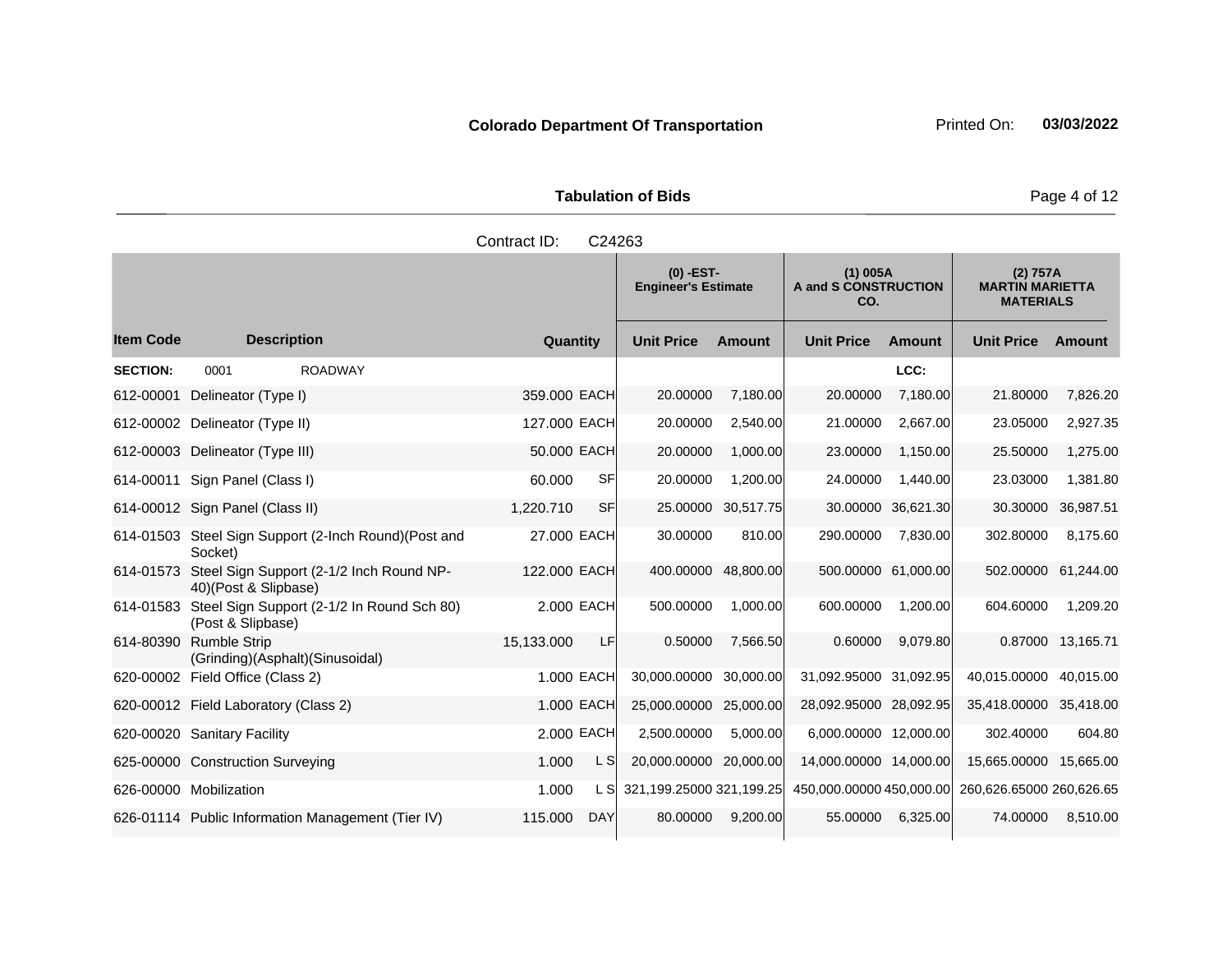**Tabulation of Bids Page 5 of 12** 

|                  |                                                                               | Contract ID:   | C24263     |                                                                                        |                     |                                                        |                     |                        |                     |
|------------------|-------------------------------------------------------------------------------|----------------|------------|----------------------------------------------------------------------------------------|---------------------|--------------------------------------------------------|---------------------|------------------------|---------------------|
|                  |                                                                               |                |            | $(0)$ -EST-<br>$(1)$ 005A<br><b>Engineer's Estimate</b><br>A and S CONSTRUCTION<br>CO. |                     | (2) 757A<br><b>MARTIN MARIETTA</b><br><b>MATERIALS</b> |                     |                        |                     |
| <b>Item Code</b> | <b>Description</b>                                                            | Quantity       |            | <b>Unit Price</b>                                                                      | Amount              | <b>Unit Price</b>                                      | <b>Amount</b>       | <b>Unit Price</b>      | Amount              |
| <b>SECTION:</b>  | 0001<br><b>ROADWAY</b>                                                        |                |            |                                                                                        |                     |                                                        | LCC:                |                        |                     |
|                  | 627-00013 Pavement Marking Paint (High Build)                                 | 1,876.000      | GAL        |                                                                                        | 40.00000 75,040.00  | 44.00000                                               | 82,544.00           |                        | 50.80000 95,300.80  |
|                  | 627-00013 Pavement Marking Paint (High Build) TEMP<br>PVMT MKG PAINT (15-MIL) | 2,102.000      | GAL        | 40.00000                                                                               | 84,080.00           |                                                        | 44.00000 92,488.00  |                        | 50.80000 106,781.60 |
| 627-30405        | Preformed Thermoplastic Pavement<br>Marking (Word-Symbol)                     | 393.100        | <b>SF</b>  | 25.00000                                                                               | 9,827.50            |                                                        | 30.00000 11,793.00  | 32.00000               | 12,579.20           |
| 627-30407        | Preformed Thermoplastic Pavement<br>Marking (Word-Symbol) (Special)           | 138.000        | <b>SF</b>  | 30.00000                                                                               | 4,140.00            | 30.00000                                               | 4,140.00            | 32.00000               | 4,416.00            |
| 627-30410        | Preformed Thermoplastic Pavement<br>Marking (Xwalk-Stop Line)                 | 184.000        | <b>SF</b>  | 30.00000                                                                               | 5,520.00            | 20.00000                                               | 3,680.00            | 22.35000               | 4,112.40            |
| 630-00000        | Flagging                                                                      | 4,000.000 HOUR |            |                                                                                        | 25.00000 100,000.00 |                                                        | 29.00000 116,000.00 |                        | 36.30000 145,200.00 |
| 630-00001        | <b>Pilot Car Operation</b>                                                    | 1.000.000 HOUR |            |                                                                                        | 50.00000 50,000.00  |                                                        | 40.00000 40,000.00  |                        | 78.65000 78,650.00  |
|                  | 630-00003 Uniformed Traffic Control                                           | 1,000.000 HOUR |            | 100.00000 100,000.00                                                                   |                     | 6.00000                                                | 6,000.00            | 132.55000 132,550.00   |                     |
|                  | 630-00007 Traffic Control Inspection                                          | 36.000         | <b>DAY</b> | 200.00000                                                                              | 7,200.00            | 300.00000                                              | 10,800.00           | 271.80000              | 9,784.80            |
|                  | 630-00012 Traffic Control Management                                          | 75.000         | <b>DAY</b> | 850.00000                                                                              | 63,750.00           | 1,000.00000 75,000.00                                  |                     | 1,510.00000 113,250.00 |                     |
|                  | 630-80001 Flashing Beacon (Portable)                                          | 8.000 EACH     |            | 850.00000                                                                              | 6,800.00            | 1,200.00000                                            | 9,600.00            | 787.87000              | 6,302.96            |
|                  | 630-80341 Construction Traffic Sign (Panel Size A)                            | 64,000 EACH    |            | 55.00000                                                                               | 3,520.00            | 44.00000                                               | 2,816.00            | 42.40000               | 2,713.60            |
|                  | 630-80342 Construction Traffic Sign (Panel Size B)                            | 32,000 EACH    |            | 65.00000                                                                               | 2,080.00            | 46.00000                                               | 1,472.00            | 48.45000               | 1,550.40            |
|                  | 630-80355 Portable Message Sign Panel                                         | 4,000 EACH     |            | 6,500.00000                                                                            | 26,000.00           | 9,000.00000                                            | 36,000.00           | 5,442.05000            | 21,768.20           |
|                  | 630-80360 Drum Channelizing Device                                            | 100.000 EACH   |            | 30.00000                                                                               | 3,000.00            | 40.00000                                               | 4,000.00            | 54.45000               | 5,445.00            |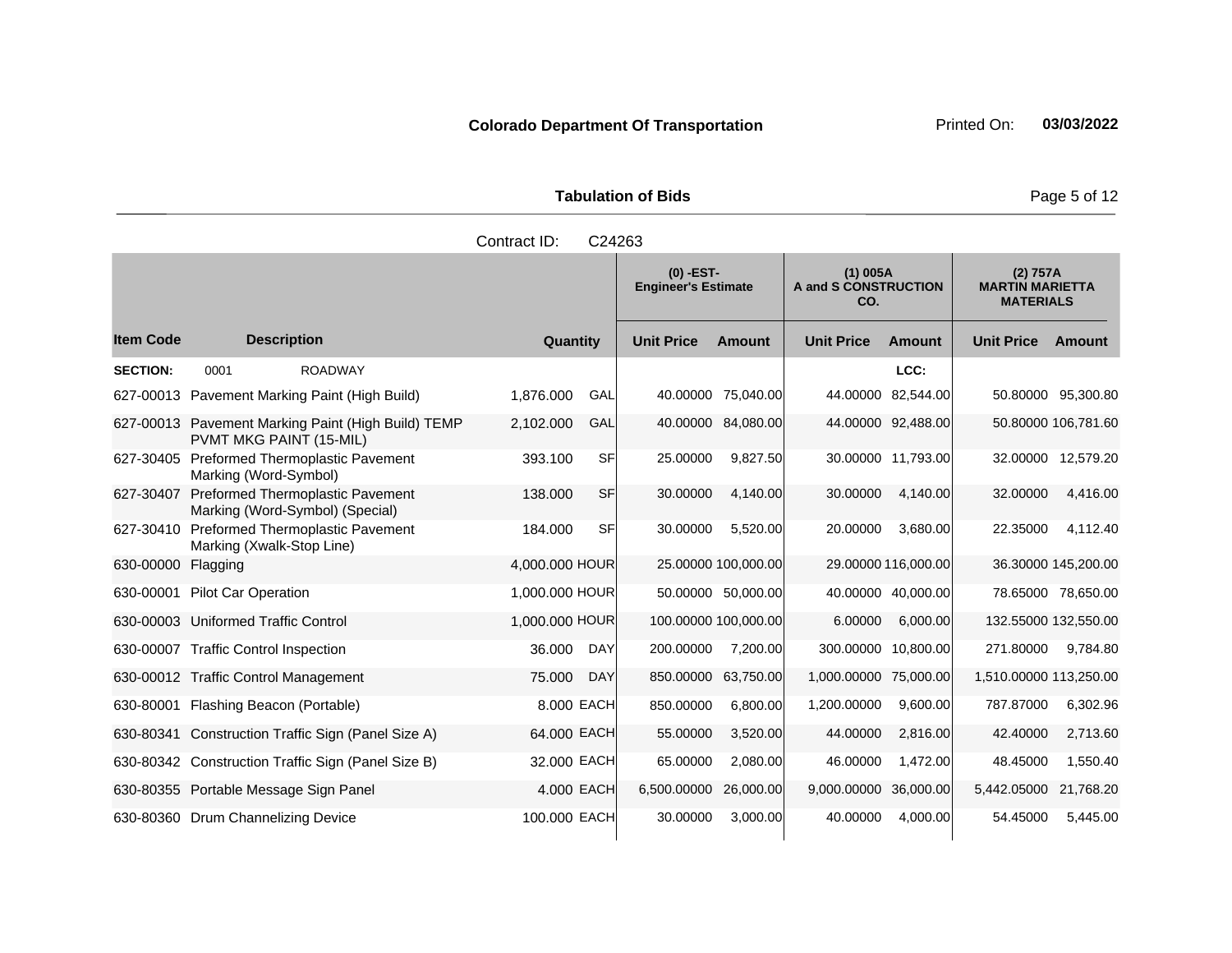| Contract ID:<br>C24263                    |               |                                           |                |                                           |                |                                                        |                |  |  |  |
|-------------------------------------------|---------------|-------------------------------------------|----------------|-------------------------------------------|----------------|--------------------------------------------------------|----------------|--|--|--|
|                                           |               | $(0)$ -EST-<br><b>Engineer's Estimate</b> |                | $(1)$ 005A<br>A and S CONSTRUCTION<br>CO. |                | (2) 757A<br><b>MARTIN MARIETTA</b><br><b>MATERIALS</b> |                |  |  |  |
| <b>Item Code</b><br><b>Description</b>    | Quantity      | <b>Unit Price</b>                         | <b>Amount</b>  | <b>Unit Price</b>                         | <b>Amount</b>  | <b>Unit Price</b>                                      | Amount         |  |  |  |
| <b>SECTION:</b><br>0001<br><b>ROADWAY</b> |               |                                           |                |                                           | LCC:           |                                                        |                |  |  |  |
| 630-80380 Traffic Cone                    | 350,000 EACH  | 10.00000                                  | 3,500.00       | 4.00000                                   | 1,400.00       | 14.50000                                               | 5,075.00       |  |  |  |
| Mobile Pavement Marking Zone<br>630-80511 | L SI<br>1.000 | 3,500.00000                               | 3,500.00       | 6,000.00000                               | 6,000.00       | 6,083.30000                                            | 6,083.30       |  |  |  |
| 630-85020 Mobile Attenuator               | 2.000 EACH    | 30,000.00000                              | 60,000.00      | 32,000.00000 64,000.00                    |                | 58,020.77000 116,041.54                                |                |  |  |  |
| <b>Section Totals:</b>                    |               |                                           | \$4,500,000.00 |                                           | \$4,623,000.00 |                                                        | \$4,787,329.01 |  |  |  |
| <b>Contract Grand Totals</b>              |               |                                           | \$4,500,000.00 |                                           | \$4,623,000.00 |                                                        | \$4,787,329.01 |  |  |  |

Tabulation of Bids **Page 6 of 12**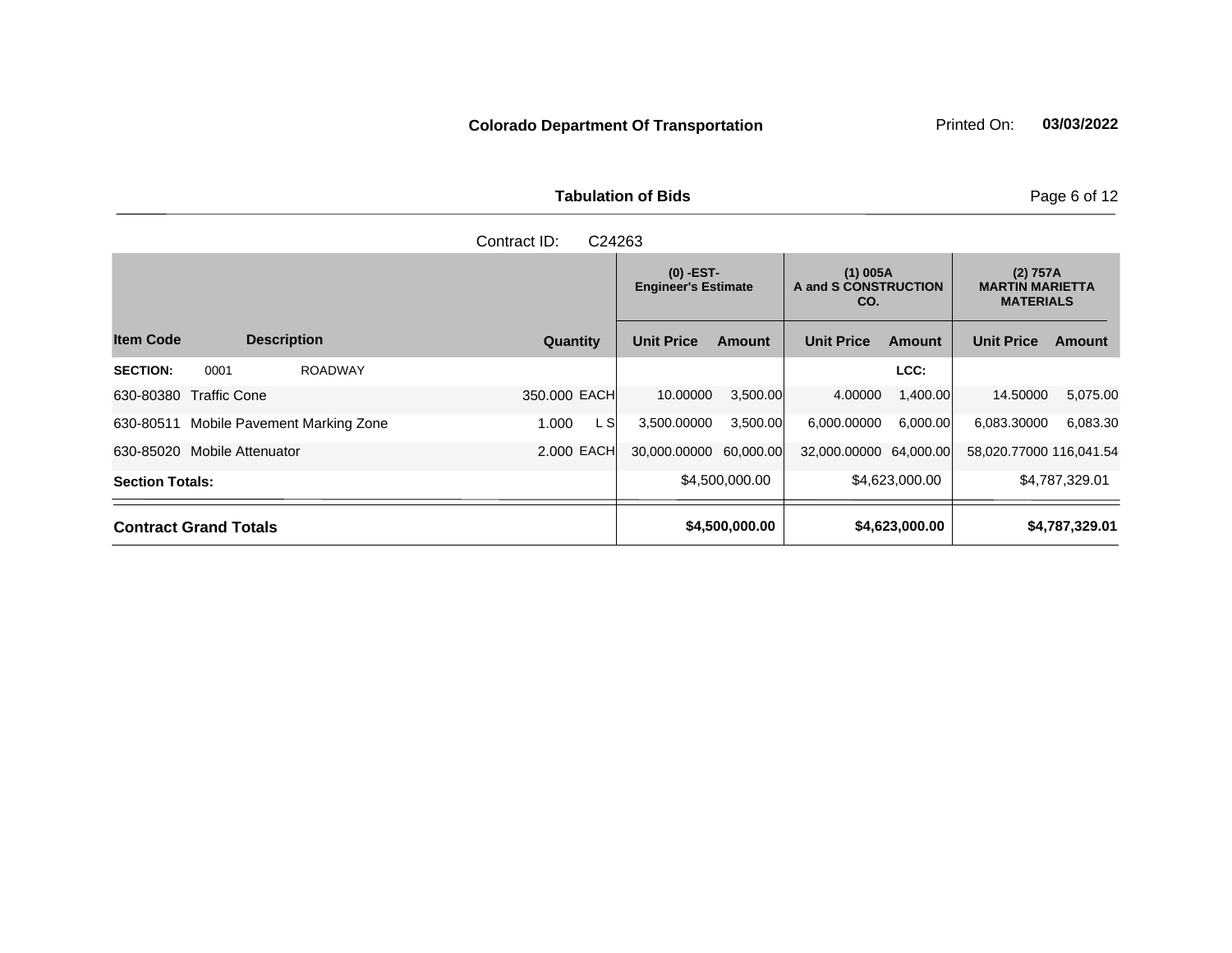|                  | <b>Tabulation of Bids</b> |                   |                                                |                             |                                    |  |
|------------------|---------------------------|-------------------|------------------------------------------------|-----------------------------|------------------------------------|--|
|                  |                           | Contract ID:      | C24263                                         |                             |                                    |  |
|                  |                           |                   | (3) 672A<br><b>OLDCASTLE SW GROUP,</b><br>INC. |                             |                                    |  |
| <b>Item Code</b> | <b>Description</b>        | Quantity          | <b>Unit Price</b><br>Amount                    | <b>Unit Price</b><br>Amount | <b>Unit Price</b><br><b>Amount</b> |  |
| <b>SECTION:</b>  | 0001<br><b>ROADWAY</b>    | - - - - - - - - - | .                                              | LCC:                        |                                    |  |

|                     |                                                                 |              |           | (3) 672A<br><b>OLDCASTLE SW GROUP,</b><br>INC. |                   |                   |               |                   |        |
|---------------------|-----------------------------------------------------------------|--------------|-----------|------------------------------------------------|-------------------|-------------------|---------------|-------------------|--------|
| <b>Item Code</b>    | <b>Description</b>                                              | Quantity     |           | <b>Unit Price</b>                              | <b>Amount</b>     | <b>Unit Price</b> | <b>Amount</b> | <b>Unit Price</b> | Amount |
| <b>SECTION:</b>     | <b>ROADWAY</b><br>0001                                          |              |           |                                                |                   |                   | LCC:          |                   |        |
|                     | 202-00010 Removal of Tree                                       | 6.000 EACH   |           | 1,544.99000                                    | 9,269.94          |                   |               |                   |        |
|                     | 202-00090 Removal of Delineator                                 | 350.000 EACH |           | 8.24000                                        | 2,884.00          |                   |               |                   |        |
|                     | 202-00240 Removal of Asphalt Mat (Planing)                      | 9,160.000    | <b>SY</b> |                                                | 3.80000 34,808.00 |                   |               |                   |        |
|                     | 202-00250 Removal of Pavement Marking                           | 300.000      | <b>SF</b> | 5.15000                                        | 1,545.00          |                   |               |                   |        |
|                     | 202-00810 Removal of Ground Sign                                | 132.000 EACH |           | 66.95000                                       | 8,837.40          |                   |               |                   |        |
|                     | 202-01130 Removal of Guardrail Type 3                           | 3,279.000    | LF        |                                                | 9.84000 32,265.36 |                   |               |                   |        |
|                     | 202-04002 Clean Culvert                                         | 18,000 EACH  |           | 3,644.13000 65,594.34                          |                   |                   |               |                   |        |
|                     | 203-01582 Truck (Dump)                                          | 20.000 HOUR  |           | 118.45000                                      | 2,369.00          |                   |               |                   |        |
|                     | 203-01590 Front End Loader (Rubber Tire)                        | 30.000 HOUR  |           | 128.75000                                      | 3,862.50          |                   |               |                   |        |
| 203-01597 Potholing |                                                                 | 20.000 HOUR  |           | 293.55000                                      | 5,871.00          |                   |               |                   |        |
| 203-02330 Laborer   |                                                                 | 30.000 HOUR  |           | 51.50000                                       | 1,545.00          |                   |               |                   |        |
|                     | 208-00021 Silt Fence (Reinforced)                               | 1,500.000    | LF        | 5.97000                                        | 8,955.00          |                   |               |                   |        |
|                     | 208-00033 Sediment Trap                                         | 1.000 EACH   |           | 6,909.21000                                    | 6,909.21          |                   |               |                   |        |
|                     | 208-00035 Aggregate Bag                                         | 250.000      | LF        | 8.03000                                        | 2,007.50          |                   |               |                   |        |
|                     | 208-00046 Pre-fabricated Concrete Washout Structure<br>(Type 1) | 1.000 EACH   |           | 2,574.99000                                    | 2,574.99          |                   |               |                   |        |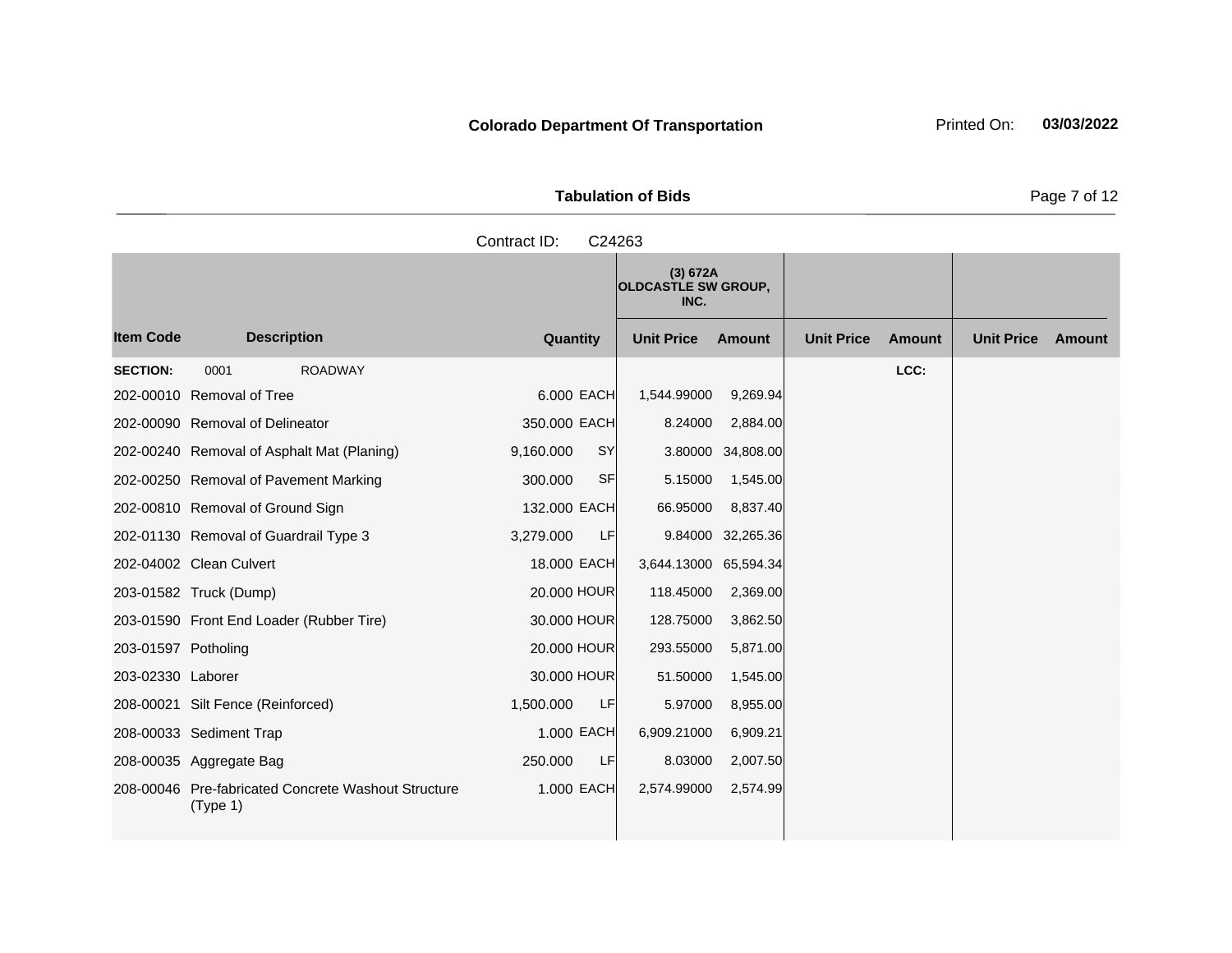the control of the control of the

|                    | Page 8 o     |                                                |                   |        |                   |     |
|--------------------|--------------|------------------------------------------------|-------------------|--------|-------------------|-----|
|                    | Contract ID: | C <sub>24263</sub>                             |                   |        |                   |     |
|                    |              | (3) 672A<br><b>OLDCASTLE SW GROUP,</b><br>INC. |                   |        |                   |     |
| <b>Description</b> | Quantity     | <b>Unit Price</b><br>Amount                    | <b>Unit Price</b> | Amount | <b>Unit Price</b> | Amo |

|                  |                                                           |                      | (3) 672A<br><b>OLDCASTLE SW GROUP,</b><br>INC. |               |                   |               |                   |        |
|------------------|-----------------------------------------------------------|----------------------|------------------------------------------------|---------------|-------------------|---------------|-------------------|--------|
| <b>Item Code</b> | <b>Description</b>                                        | Quantity             | <b>Unit Price</b>                              | <b>Amount</b> | <b>Unit Price</b> | <b>Amount</b> | <b>Unit Price</b> | Amount |
| <b>SECTION:</b>  | 0001<br><b>ROADWAY</b>                                    |                      |                                                |               |                   | LCC:          |                   |        |
|                  | 208-00055 Rigid Inlet Protection Device                   | 1.000 EACH           | 418.18000                                      | 418.18        |                   |               |                   |        |
|                  | 208-00075 Pre-fabricated Vehicle Tracking Pad             | 1.000 EACH           | 2,574.99000                                    | 2,574.99      |                   |               |                   |        |
|                  | 208-00103 Removal and Disposal of Sediment (Labor)        | 40,000 HOUR          | 77.25000                                       | 3,090.00      |                   |               |                   |        |
|                  | 208-00105 Removal and Disposal of Sediment<br>(Equipment) | 40.000 HOUR          | 103.00000                                      | 4,120.00      |                   |               |                   |        |
|                  | 208-00106 Sweeping (Sediment Removal)                     | 40.000 HOUR          | 154.50000                                      | 6,180.00      |                   |               |                   |        |
|                  | 208-00107 Removal of Trash                                | 40.000 HOUR          | 77.25000                                       | 3,090.00      |                   |               |                   |        |
|                  | 210-00815 Reset Sign Panel                                | 2.000 EACH           | 149.35000                                      | 298.70        |                   |               |                   |        |
|                  | 212-00032 Soil Conditioning                               | 0.650 ACRE           | 8,033.97000                                    | 5,222.08      |                   |               |                   |        |
|                  | 212-00700 Organic Fertilizer                              | LB<br>75.000         | 9.73000                                        | 729.75        |                   |               |                   |        |
|                  | 212-00701 Compost (Mechanically Applied)                  | <b>CY</b><br>17.000  | 197.76000                                      | 3,361.92      |                   |               |                   |        |
| 212-00703 Humate |                                                           | 50.000<br>LB         | 19.16000                                       | 958.00        |                   |               |                   |        |
|                  | 212-00708 Seeding (Native) Broadcast                      | 0.650 ACRE           | 4,016.98000                                    | 2,611.04      |                   |               |                   |        |
|                  | 213-00012 Spray-on Mulch Blanket                          | 0.650 ACRE           | 4,634.98000                                    | 3,012.74      |                   |               |                   |        |
|                  | 217-00000 Herbicide Treatment                             | 500.000<br><b>SY</b> | 3.50000                                        | 1,750.00      |                   |               |                   |        |
|                  | 240-00010 Removal of Nests                                | 10,000 HOUR          | 123.60000                                      | 1,236.00      |                   |               |                   |        |

Page 8 of 12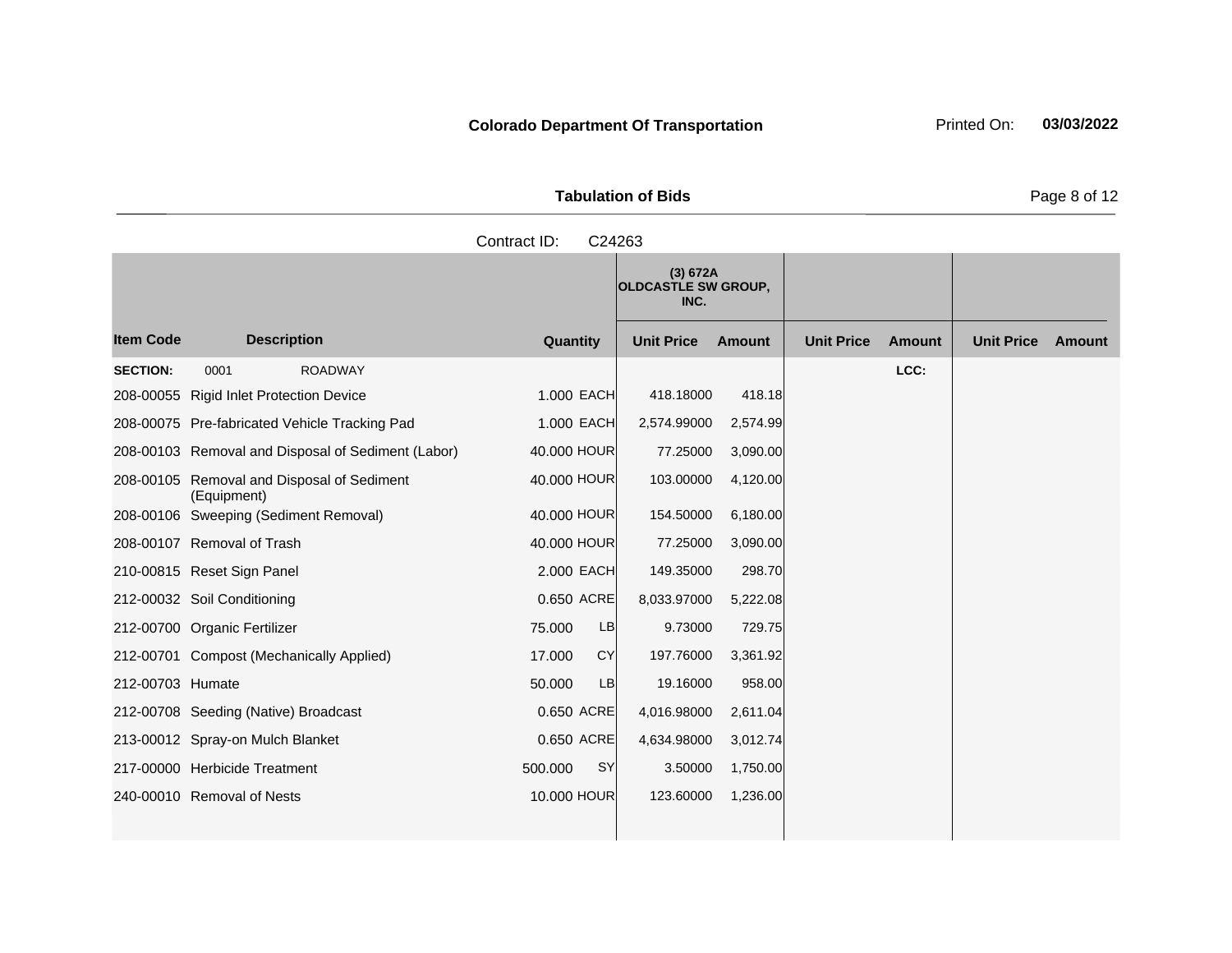| <b>Tabulation of Bids</b> |                                                                                                     |  |  |  |  |  |
|---------------------------|-----------------------------------------------------------------------------------------------------|--|--|--|--|--|
| Contract ID: C24263       |                                                                                                     |  |  |  |  |  |
|                           | $\left  \begin{array}{c} \text{(3) 672A} \\ \text{OLDCASTLE SW GROUP}, \end{array} \right.$<br>INC. |  |  |  |  |  |

|                   |                                                                  |             |            | , וטטווט ווע שבו טמטשע<br>INC. |                     |                   |               |                   |               |
|-------------------|------------------------------------------------------------------|-------------|------------|--------------------------------|---------------------|-------------------|---------------|-------------------|---------------|
| <b>Item Code</b>  | <b>Description</b>                                               | Quantity    |            | <b>Unit Price</b>              | <b>Amount</b>       | <b>Unit Price</b> | <b>Amount</b> | <b>Unit Price</b> | <b>Amount</b> |
| <b>SECTION:</b>   | <b>ROADWAY</b><br>0001                                           |             |            |                                |                     |                   | LCC:          |                   |               |
| 240-00020 Netting |                                                                  | 4,500.000   | <b>SY</b>  |                                | 5.15000 23,175.00   |                   |               |                   |               |
|                   | 304-09006 Aggregate Base Course (Special)                        | 25,870.000  | <b>SY</b>  |                                | 5.16000 133,489.20  |                   |               |                   |               |
|                   | 403-00720 Hot Mix Asphalt (Patching) (Asphalt)                   | 200.000     | <b>TON</b> |                                | 158.87000 31,774.00 |                   |               |                   |               |
|                   | 403-34721 Hot Mix Asphalt (Grading SX) (75) (PG 58-<br>28)       | 17,181.000  | <b>TON</b> | 102.89000 1,767,753.           | 09                  |                   |               |                   |               |
|                   | 403-36621 Hot Mix Asphalt (Gr ST)(50)(PG 58-28)                  | 11,201.000  | <b>TON</b> | 108.93000 1,220,124.           | 93                  |                   |               |                   |               |
|                   | 411-10255 Emulsified Asphalt (Slow-Setting)                      | 20,159.000  | GAL        |                                | 3.09000 62,291.31   |                   |               |                   |               |
|                   | 518-01001 Bridge Expansion Joint (Asphaltic Plug)                | 80.000      | LF         |                                | 252.35000 20,188.00 |                   |               |                   |               |
|                   | 601-06300 Cement Grout                                           | 1.000       | <b>CF</b>  | 1,030.00000                    | 1,030.00            |                   |               |                   |               |
|                   | 603-30024 24 Inch Steel End Section                              | 4,000 EACH  |            | 901.25000                      | 3,605.00            |                   |               |                   |               |
|                   | 606-00302 Guardrail Type 3 (31 Inch Midwest Guardrail<br>System) | 2,167.000   | LF         |                                | 39.45000 85,488.15  |                   |               |                   |               |
|                   | 606-01370 Transition Type 3G                                     | 12.000 EACH |            | 4,350.70000 52,208.40          |                     |                   |               |                   |               |
|                   | 606-01385 Transition Type 3J                                     | 1.000 EACH  |            | 1,229.82000                    | 1,229.82            |                   |               |                   |               |
|                   | 606-02003 End Anchorage (Nonflared)                              | 4,000 EACH  |            | 3,439.16000 13,756.64          |                     |                   |               |                   |               |
|                   | 606-02005 End Anchorage (Flared)                                 | 16.000 EACH |            | 3,640.01000 58,240.16          |                     |                   |               |                   |               |
|                   | 607-11525 Fence (Plastic)                                        | 1,500.000   | LF         | 5.15000                        | 7,725.00            |                   |               |                   |               |

**Page 9 of 12**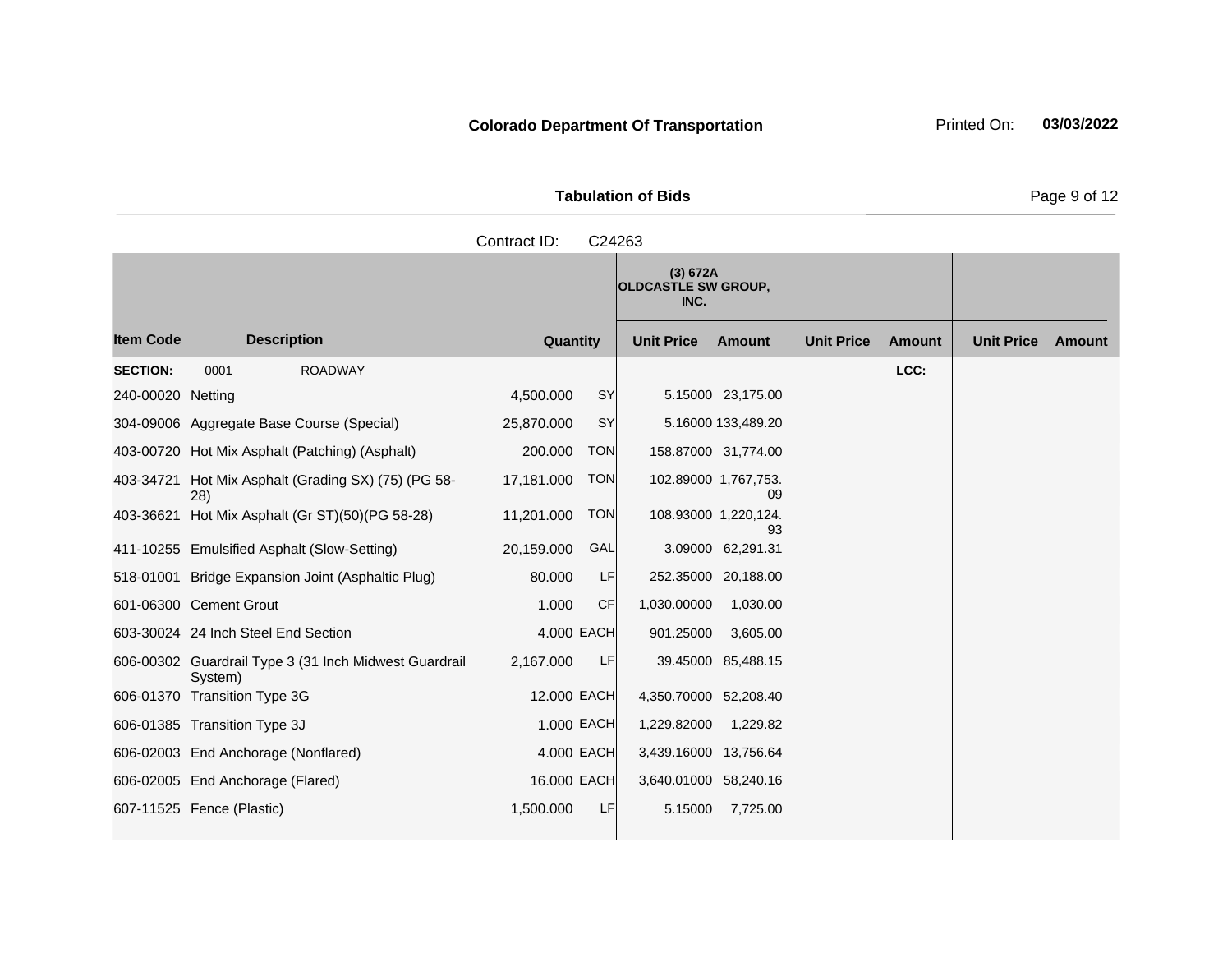**Tabulation of Bids** Page 10 of 12

|                  |                                                        |                                                       | Contract ID:    |           | C24263                                         |                     |                   |               |                   |        |
|------------------|--------------------------------------------------------|-------------------------------------------------------|-----------------|-----------|------------------------------------------------|---------------------|-------------------|---------------|-------------------|--------|
|                  |                                                        |                                                       |                 |           | (3) 672A<br><b>OLDCASTLE SW GROUP,</b><br>INC. |                     |                   |               |                   |        |
| <b>Item Code</b> | <b>Description</b>                                     |                                                       | <b>Quantity</b> |           | <b>Unit Price</b>                              | <b>Amount</b>       | <b>Unit Price</b> | <b>Amount</b> | <b>Unit Price</b> | Amount |
| <b>SECTION:</b>  | 0001                                                   | <b>ROADWAY</b>                                        |                 |           |                                                |                     |                   | LCC:          |                   |        |
| 612-00001        | Delineator (Type I)                                    |                                                       | 359.000 EACH    |           | 18.54000                                       | 6,655.86            |                   |               |                   |        |
|                  | 612-00002 Delineator (Type II)                         |                                                       | 127.000 EACH    |           | 19.57000                                       | 2,485.39            |                   |               |                   |        |
|                  | 612-00003 Delineator (Type III)                        |                                                       | 50.000 EACH     |           | 21.63000                                       | 1,081.50            |                   |               |                   |        |
|                  | 614-00011 Sign Panel (Class I)                         |                                                       | 60.000          | <b>SF</b> | 19.57000                                       | 1,174.20            |                   |               |                   |        |
|                  | 614-00012 Sign Panel (Class II)                        |                                                       | 1,220.710       | <b>SF</b> |                                                | 25.75000 31,433.28  |                   |               |                   |        |
|                  | Socket)                                                | 614-01503 Steel Sign Support (2-Inch Round) (Post and | 27.000 EACH     |           | 257.50000                                      | 6,952.50            |                   |               |                   |        |
| 614-01573        | 40)(Post & Slipbase)                                   | Steel Sign Support (2-1/2 Inch Round NP-              | 122.000 EACH    |           |                                                | 427.45000 52,148.90 |                   |               |                   |        |
| 614-01583        | (Post & Slipbase)                                      | Steel Sign Support (2-1/2 In Round Sch 80)            | 2.000 EACH      |           | 515.00000                                      | 1,030.00            |                   |               |                   |        |
| 614-80390        | <b>Rumble Strip</b><br>(Grinding)(Asphalt)(Sinusoidal) |                                                       | 15,133.000      | LF        | 0.49000                                        | 7,415.17            |                   |               |                   |        |

620-00002 Field Office (Class 2) 1.000 EACH 18,514.18000 18,514.18 620-00012 Field Laboratory (Class 2) 1.000 EACH 14,553.84000 14,553.84 620-00020 Sanitary Facility 2.000 EACH 9,028.94000 18,057.88 625-00000 Construction Surveying 1.000 L S 13,338.45000 13,338.45 626-00000 Mobilization 1.000 L S 434,000.00000 434,000.00 626-01114 Public Information Management (Tier IV) 115.000 DAY 77.25000 8,883.75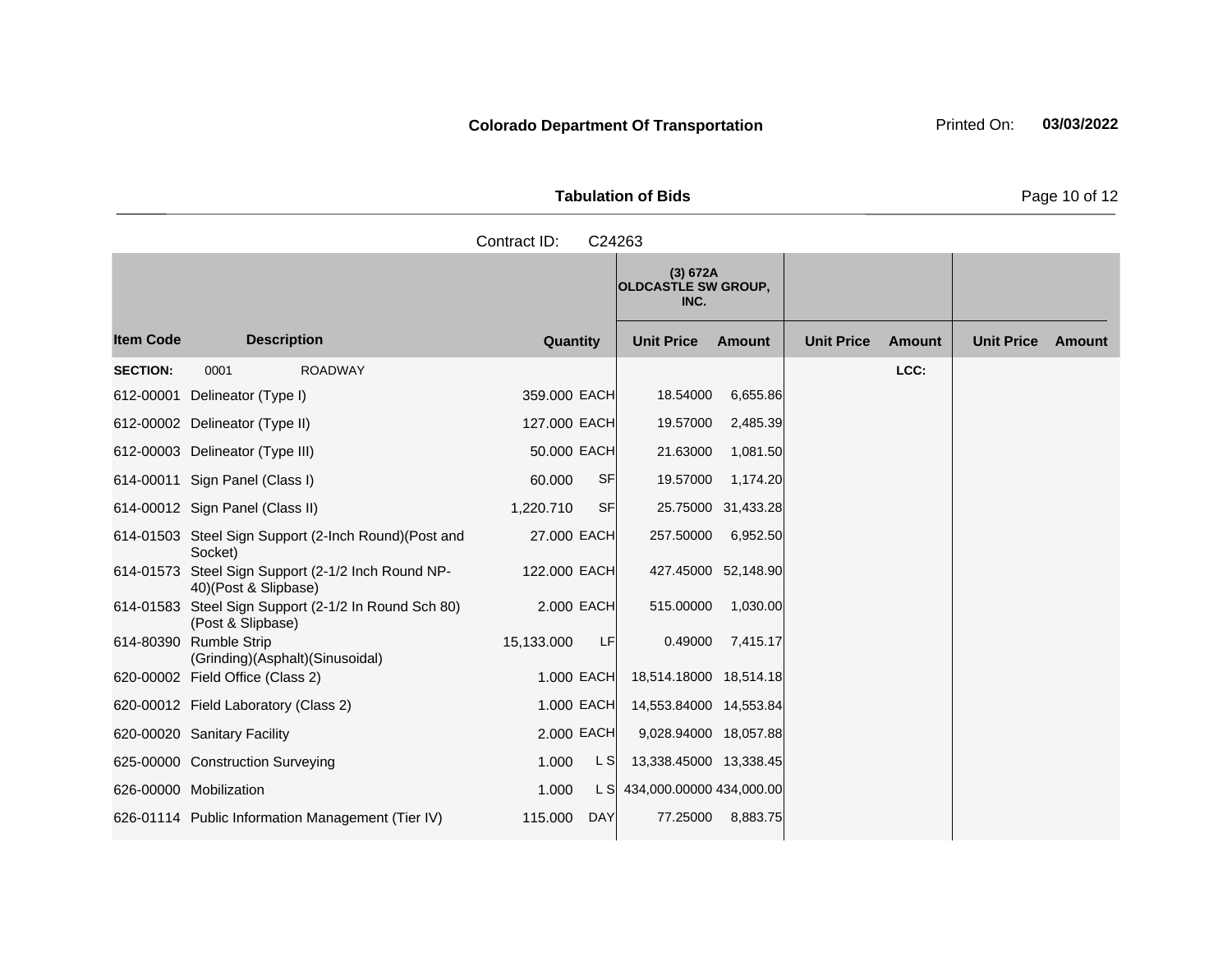|                     | <b>Tabulation of Bids</b> |
|---------------------|---------------------------|
| Contract ID: C24263 |                           |

**Quantity Unit Price Unit Price Item Code Amount Unit Price Amount Ext Ext Unit Price Amount Ext (3) 672A OLDCASTLE SW GROUP, INC. Description SECTION:** 0001 ROADWAY **LCC:** 627-00013 Pavement Marking Paint (High Build) 1,876.000 GAL 43.26000 81,155.76 627-00013 Pavement Marking Paint (High Build) TEMP PVMT MKG PAINT (15-MIL) 2,102.000 GAL 43.26000 90,932.52 627-30405 Preformed Thermoplastic Pavement Marking (Word-Symbol) 393.100 SF 18.54000 7,288.07 627-30407 Preformed Thermoplastic Pavement Marking (Word-Symbol) (Special) 138,000 SF 18.54000 2,558.52 627-30410 Preformed Thermoplastic Pavement Marking (Xwalk-Stop Line) 184.000 SF 12.36000 2,274.24 630-00000 Flagging 4,000.000 HOUR 29.87000 119,480.00 630-00001 Pilot Car Operation 1,000.000 HOUR 66.95000 66,950.00 630-00003 Uniformed Traffic Control 1,000.000 HOUR 30.90000 30,900.00 630-00007 Traffic Control Inspection 36.000 DAY 190.55000 6,859.80 630-00012 Traffic Control Management 75.000 DAY 1,133.00000 84,975.00 630-80001 Flashing Beacon (Portable) 8.000 EACH 669.50000 5,356.00 630-80341 Construction Traffic Sign (Panel Size A) 64.000 EACH 36.05000 2,307.20 630-80342 Construction Traffic Sign (Panel Size B) 32.000 EACH 41.20000 1,318.40 630-80355 Portable Message Sign Panel 4.000 EACH 4,634.98000 18,539.92 630-80360 Drum Channelizing Device 100.000 EACH 46.35000 4,635.00

Page 11 of 12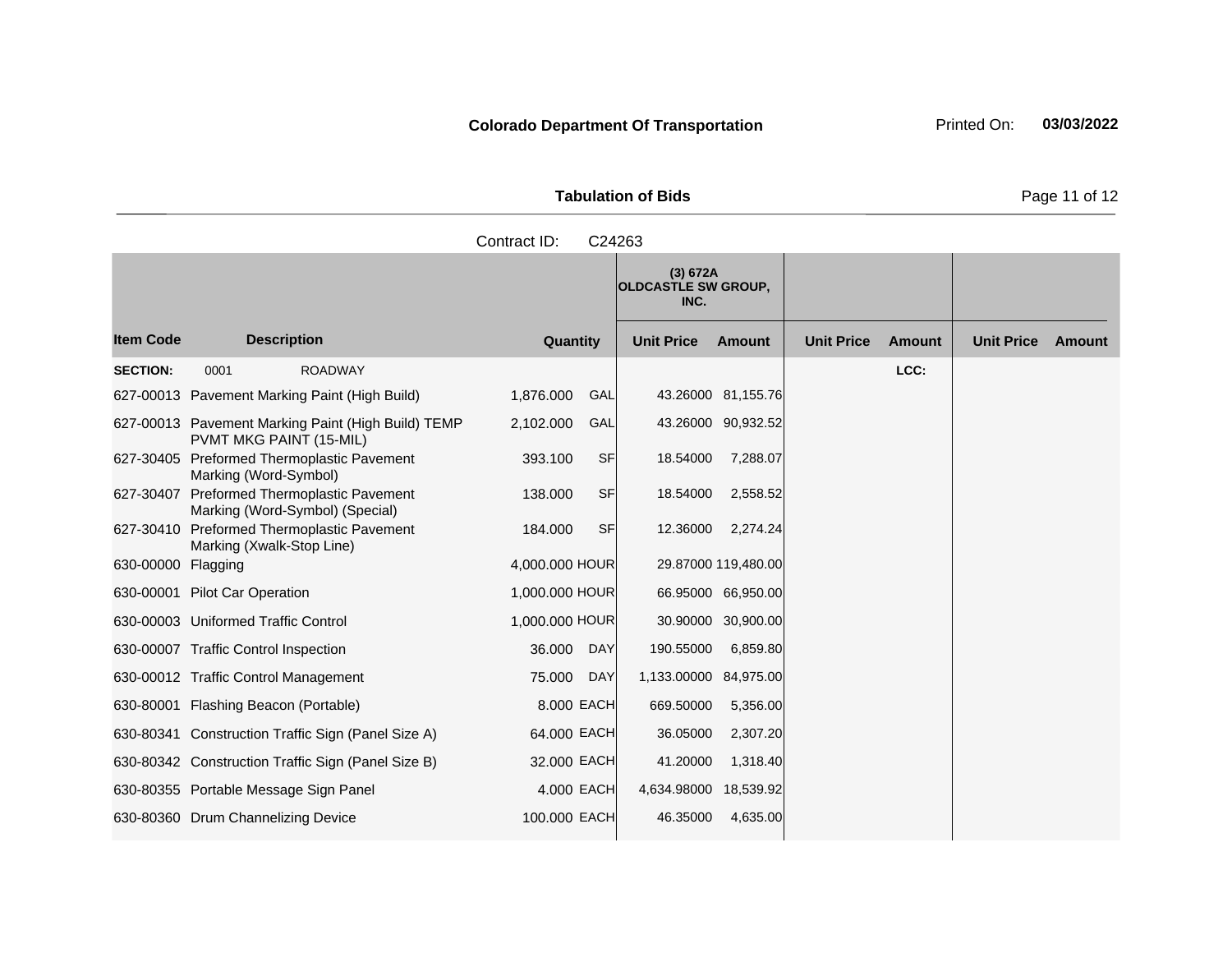Tabulation of Bids **Page 12 of 12** 

|                                           | C24263        |                                                |                                    |                             |
|-------------------------------------------|---------------|------------------------------------------------|------------------------------------|-----------------------------|
|                                           |               | (3) 672A<br><b>OLDCASTLE SW GROUP,</b><br>INC. |                                    |                             |
| <b>Item Code</b><br><b>Description</b>    | Quantity      | <b>Unit Price</b><br><b>Amount</b>             | <b>Unit Price</b><br><b>Amount</b> | <b>Unit Price</b><br>Amount |
| <b>ROADWAY</b><br><b>SECTION:</b><br>0001 |               |                                                | LCC:                               |                             |
| 630-80380 Traffic Cone                    | 350.000 EACH  | 4,326.00<br>12.36000                           |                                    |                             |
| 630-80511 Mobile Pavement Marking Zone    | L SI<br>1.000 | 12,874.95000 12,874.95                         |                                    |                             |
| 630-85020 Mobile Attenuator               | 2.000 EACH    | 25,749.90000 51,499.80                         |                                    |                             |
| <b>Section Totals:</b>                    |               | \$4,921,986.42                                 |                                    |                             |
| <b>Contract Grand Totals</b>              |               | \$4,921,986.42                                 |                                    |                             |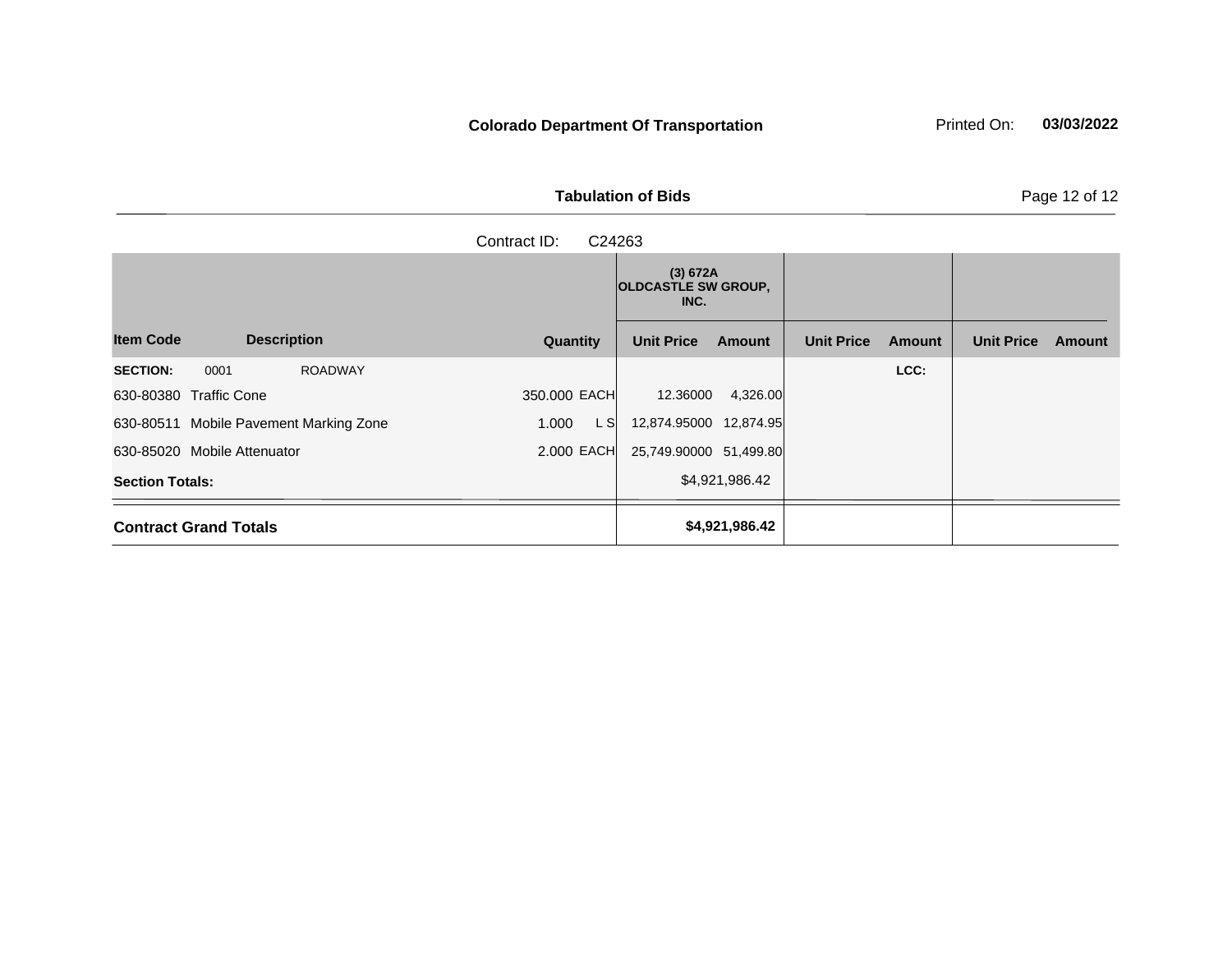**Low Bid Item Analysis Page 1 of 7** 

|                 |                                                 |                                               | Contract ID:       | <u>UZ4203</u>              |                     |                   |                     |                               |
|-----------------|-------------------------------------------------|-----------------------------------------------|--------------------|----------------------------|---------------------|-------------------|---------------------|-------------------------------|
| Line            | Item/<br>Description                            | Quantity                                      | Estimated<br>Price | <b>Bid Price/</b><br>Units | Estimated<br>Amount | <b>Bid Amount</b> | <b>Bid Est</b><br>% | Overrun $(+)$<br>Underrun (-) |
| <b>SECTION:</b> | 0001                                            | <b>ROADWAY</b>                                |                    |                            |                     |                   |                     |                               |
| 0005            | 202-00010<br><b>Removal of Tree</b>             | 6.000                                         | 500.00000          | 1,200.00000<br><b>EACH</b> | 3,000.00            | 7,200.00          | 240.00%             | 4,200.00                      |
| 0010            | 202-00090<br><b>Removal of Delineator</b>       | 350.000                                       | 10.00000           | 10.00000<br><b>EACH</b>    | 3,500.00            | 3,500.00          | 100.00%             | 0.00                          |
| 0015            | 202-00240                                       | 9,160.000<br>Removal of Asphalt Mat (Planing) | 4.57314            | 7.00000<br><b>SY</b>       | 41,890.00           | 64,120.00         | 153.07%             | 22,230.00                     |
| 0020            | 202-00250<br><b>Removal of Pavement Marking</b> | 300,000                                       | 3.00000            | 6.00000<br><b>SF</b>       | 900.00              | 1,800.00          | 200.00%             | 900.00                        |
| 0025            | 202-00810<br>Removal of Ground Sign             | 132,000                                       | 100.00000          | 80.00000<br>EACH           | 13,200.00           | 10,560.00         | 80.00%              | $-2,640.00$                   |
| 0030            | 202-01130<br>Removal of Guardrail Type 3        | 3,279.000                                     | 8.00000            | 6.00000<br>LF              | 26,232.00           | 19,674.00         | 75.00%              | $-6,558.00$                   |
| 0035            | 202-04002<br><b>Clean Culvert</b>               | 18.000                                        | 500.00000          | 1,600.00000<br>EACH        | 9,000.00            | 28,800.00         | 320.00%             | 19,800.00                     |
| 0040            | 203-01582<br>Truck (Dump)                       | 20.000                                        | 120.00000          | 90.00000<br><b>HOUR</b>    | 2,400.00            | 1,800.00          | 75.00%              | $-600.00$                     |
| 0045            | 203-01590<br>Front End Loader (Rubber Tire)     | 30.000                                        | 150.00000          | 130.00000<br><b>HOUR</b>   | 4,500.00            | 3,900.00          | 86.67%              | $-600.00$                     |
| 0050            | 203-01597<br>Potholing                          | 20.000                                        | 200.00000          | 300.00000<br><b>HOUR</b>   | 4,000.00            | 6,000.00          | 150.00%             | 2,000.00                      |
| 0055            | 203-02330<br>Laborer                            | 30.000                                        | 50.00000           | 90.00000<br><b>HOUR</b>    | 1,500.00            | 2,700.00          | 180.00%             | 1,200.00                      |
| 0060            | 208-00021<br>Silt Fence (Reinforced)            | 1,500.000                                     | 5.00000            | 5.00000<br>LF              | 7,500.00            | 7,500.00          | 100.00%             | 0.00                          |

Contract ID: C24263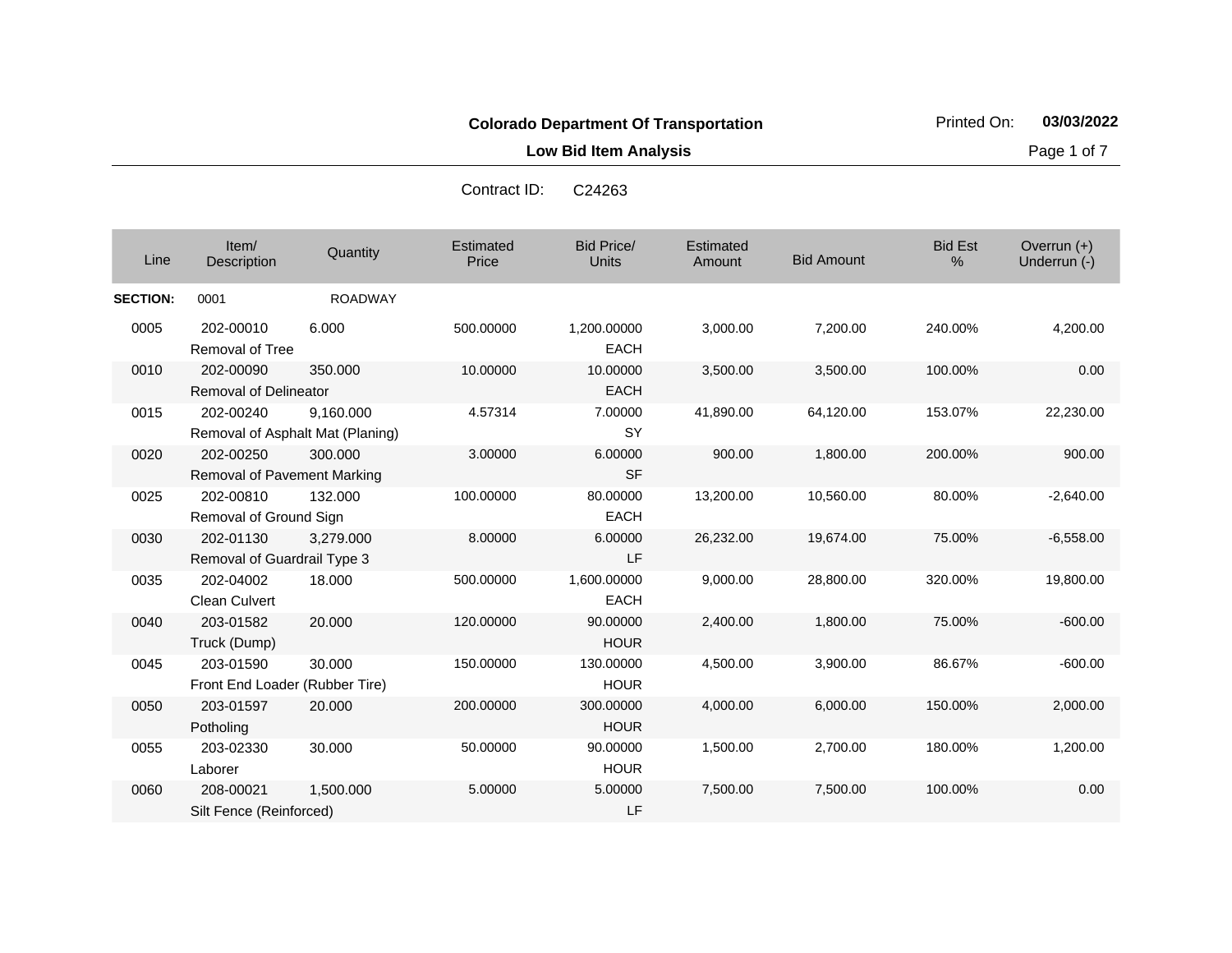**Low Bid Item Analysis Page 2 of 7** 

| Contract ID: | C <sub>24263</sub> |
|--------------|--------------------|
|--------------|--------------------|

| Line            | Item/<br><b>Description</b>                       | Quantity                                                  | Estimated<br>Price | <b>Bid Price/</b><br>Units  | Estimated<br>Amount | <b>Bid Amount</b> | <b>Bid Est</b><br>% | Overrun $(+)$<br>Underrun (-) |
|-----------------|---------------------------------------------------|-----------------------------------------------------------|--------------------|-----------------------------|---------------------|-------------------|---------------------|-------------------------------|
| <b>SECTION:</b> | 0001                                              | <b>ROADWAY</b>                                            |                    |                             |                     |                   |                     |                               |
| 0065            | 208-00033<br>Sediment Trap                        | 1.000                                                     | 2,500.00000        | 1,200.00000<br><b>EACH</b>  | 2,500.00            | 1,200.00          | 48.00%              | $-1,300.00$                   |
| 0070            | 208-00035<br>Aggregate Bag                        | 250.000                                                   | 6.00000            | 10.00000<br>LF              | 1,500.00            | 2,500.00          | 166.67%             | 1,000.00                      |
| 0075            | 208-00046<br>(Type 1)                             | 1.000<br><b>Pre-fabricated Concrete Washout Structure</b> | 3,000.00000        | 300.00000<br><b>EACH</b>    | 3,000.00            | 300.00            | 10.00%              | $-2,700.00$                   |
| 0080            | 208-00055<br><b>Rigid Inlet Protection Device</b> | 1.000                                                     | 400.00000          | 450.00000<br><b>EACH</b>    | 400.00              | 450.00            | 112.50%             | 50.00                         |
| 0085            | 208-00075                                         | 1.000<br>Pre-fabricated Vehicle Tracking Pad              | 3,000.00000        | 600.00000<br><b>EACH</b>    | 3,000.00            | 600.00            | 20.00%              | $-2,400.00$                   |
| 0090            | 208-00103                                         | 40.000<br>Removal and Disposal of Sediment (Labor)        | 50.00000           | 55.00000<br><b>HOUR</b>     | 2,000.00            | 2,200.00          | 110.00%             | 200.00                        |
| 0095            | 208-00105                                         | 40.000<br>Removal and Disposal of Sediment (Equipment)    | 150.00000          | 120.00000<br><b>HOUR</b>    | 6,000.00            | 4,800.00          | 80.00%              | $-1,200.00$                   |
| 0100            | 208-00106<br>Sweeping (Sediment Removal)          | 40.000                                                    | 150.00000          | 180.00000<br><b>HOUR</b>    | 6,000.00            | 7,200.00          | 120.00%             | 1,200.00                      |
| 0105            | 208-00107<br><b>Removal of Trash</b>              | 40.000                                                    | 100.00000          | 90.00000<br><b>HOUR</b>     | 4,000.00            | 3,600.00          | 90.00%              | $-400.00$                     |
| 0110            | 210-00815<br>Reset Sign Panel                     | 2.000                                                     | 150.00000          | 170.00000<br><b>EACH</b>    | 300.00              | 340.00            | 113.33%             | 40.00                         |
| 0115            | 212-00032<br>Soil Conditioning                    | 0.650                                                     | 3,000.00000        | 11,000.00000<br><b>ACRE</b> | 1,950.00            | 7,150.00          | 366.67%             | 5,200.00                      |
| 0120            | 212-00700<br>Organic Fertilizer                   | 75.000                                                    | 10.00000           | 8.00000<br>LB               | 750.00              | 600.00            | 80.00%              | $-150.00$                     |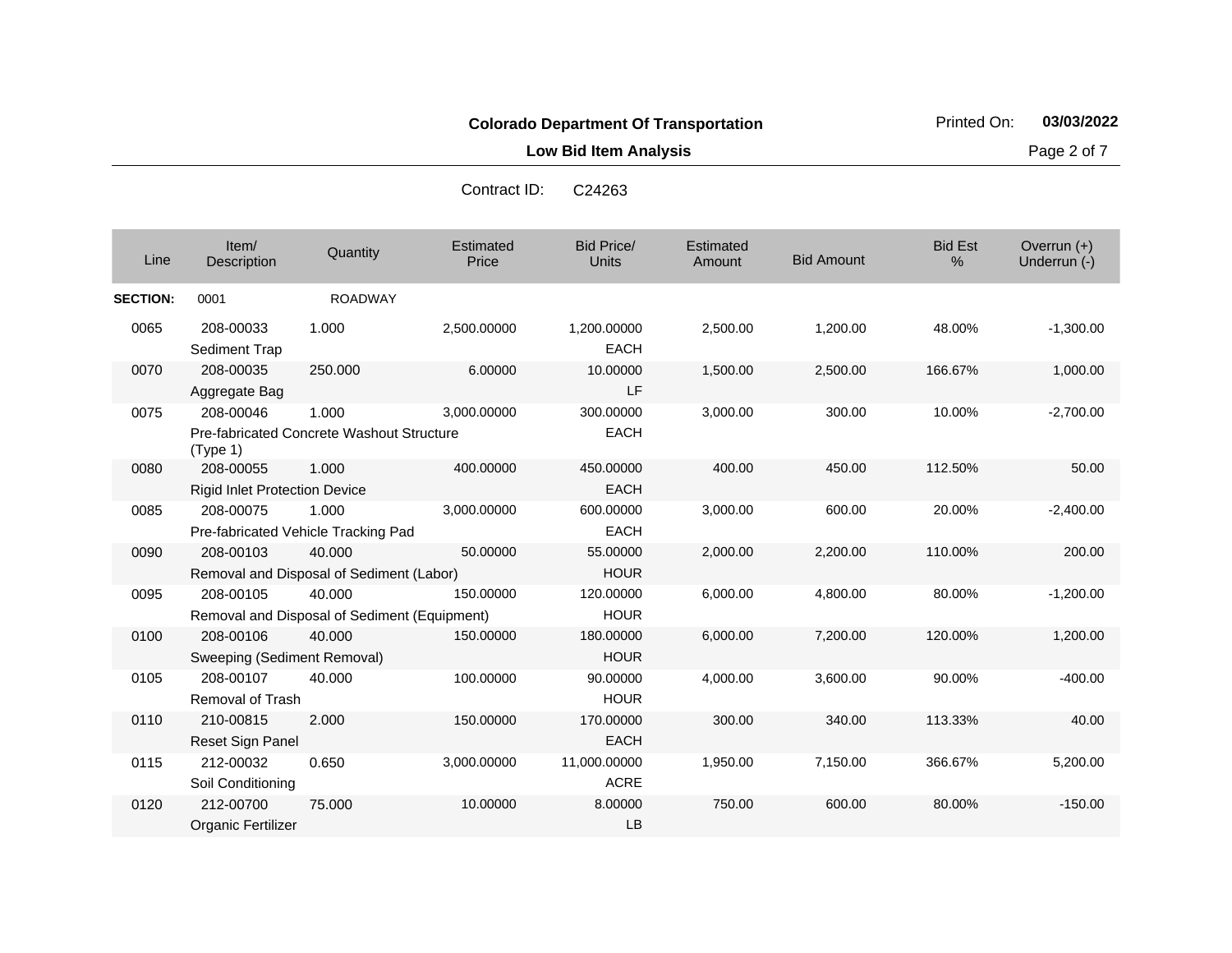**Low Bid Item Analysis Page 3 of 7** 

| Line            | Item/<br>Description                               | Quantity                                                   | Estimated<br>Price | Bid Price/<br><b>Units</b> | Estimated<br>Amount | <b>Bid Amount</b> | <b>Bid Est</b><br>% | Overrun $(+)$<br>Underrun (-) |
|-----------------|----------------------------------------------------|------------------------------------------------------------|--------------------|----------------------------|---------------------|-------------------|---------------------|-------------------------------|
| <b>SECTION:</b> | 0001                                               | <b>ROADWAY</b>                                             |                    |                            |                     |                   |                     |                               |
| 0125            | 212-00701<br><b>Compost (Mechanically Applied)</b> | 17.000                                                     | 100.00000          | 220.00000<br><b>CY</b>     | 1,700.00            | 3,740.00          | 220.00%             | 2,040.00                      |
| 0130            | 212-00703<br>Humate                                | 50,000                                                     | 10.00000           | 9.00000<br><b>LB</b>       | 500.00              | 450.00            | 90.00%              | $-50.00$                      |
| 0135            | 212-00708<br>Seeding (Native) Broadcast            | 0.650                                                      | 1,000.00000        | 1,500.00000<br><b>ACRE</b> | 650.00              | 975.00            | 150.00%             | 325.00                        |
| 0140            | 213-00012<br>Spray-on Mulch Blanket                | 0.650                                                      | 4,500.00000        | 7,000.00000<br><b>ACRE</b> | 2,925.00            | 4,550.00          | 155.56%             | 1,625.00                      |
| 0145            | 217-00000<br><b>Herbicide Treatment</b>            | 500.000                                                    | 10.00000           | 4.00000<br><b>SY</b>       | 5,000.00            | 2,000.00          | 40.00%              | $-3,000.00$                   |
| 0150            | 240-00010<br>Removal of Nests                      | 10.000                                                     | 100.00000          | 150.00000<br><b>HOUR</b>   | 1,000.00            | 1,500.00          | 150.00%             | 500.00                        |
| 0155            | 240-00020<br><b>Netting</b>                        | 4,500.000                                                  | 10.00000           | 4.00000<br><b>SY</b>       | 45,000.00           | 18,000.00         | 40.00%              | $-27,000.00$                  |
| 0160            | 304-09006                                          | 25,870.000<br>Aggregate Base Course (Special)              | 3.00000            | 3.60000<br><b>SY</b>       | 77,610.00           | 93,132.00         | 120.00%             | 15,522.00                     |
| 0165            | 403-00720                                          | 200.000<br>Hot Mix Asphalt (Patching) (Asphalt)            | 150.00000          | 190.00000<br><b>TON</b>    | 30,000.00           | 38,000.00         | 126.67%             | 8,000.00                      |
| 0170            | 403-34721                                          | 17.181.000<br>Hot Mix Asphalt (Grading SX) (75) (PG 58-28) | 95.00000           | 90.00000<br><b>TON</b>     | 1,632,195.00        | 1,546,290.00      | 94.74%              | $-85,905.00$                  |
| 0175            | 403-36621                                          | 11,201.000<br>Hot Mix Asphalt (Gr ST)(50)(PG 58-28)        | 100.00000          | 99.00000<br><b>TON</b>     | 1,120,100.00        | 1,108,899.00      | 99.00%              | $-11,201.00$                  |
| 0180            | 411-10255                                          | 20,159.000<br>Emulsified Asphalt (Slow-Setting)            | 3.00000            | 3.00000<br>GAL             | 60,477.00           | 60,477.00         | 100.00%             | 0.00                          |

Contract ID: C24263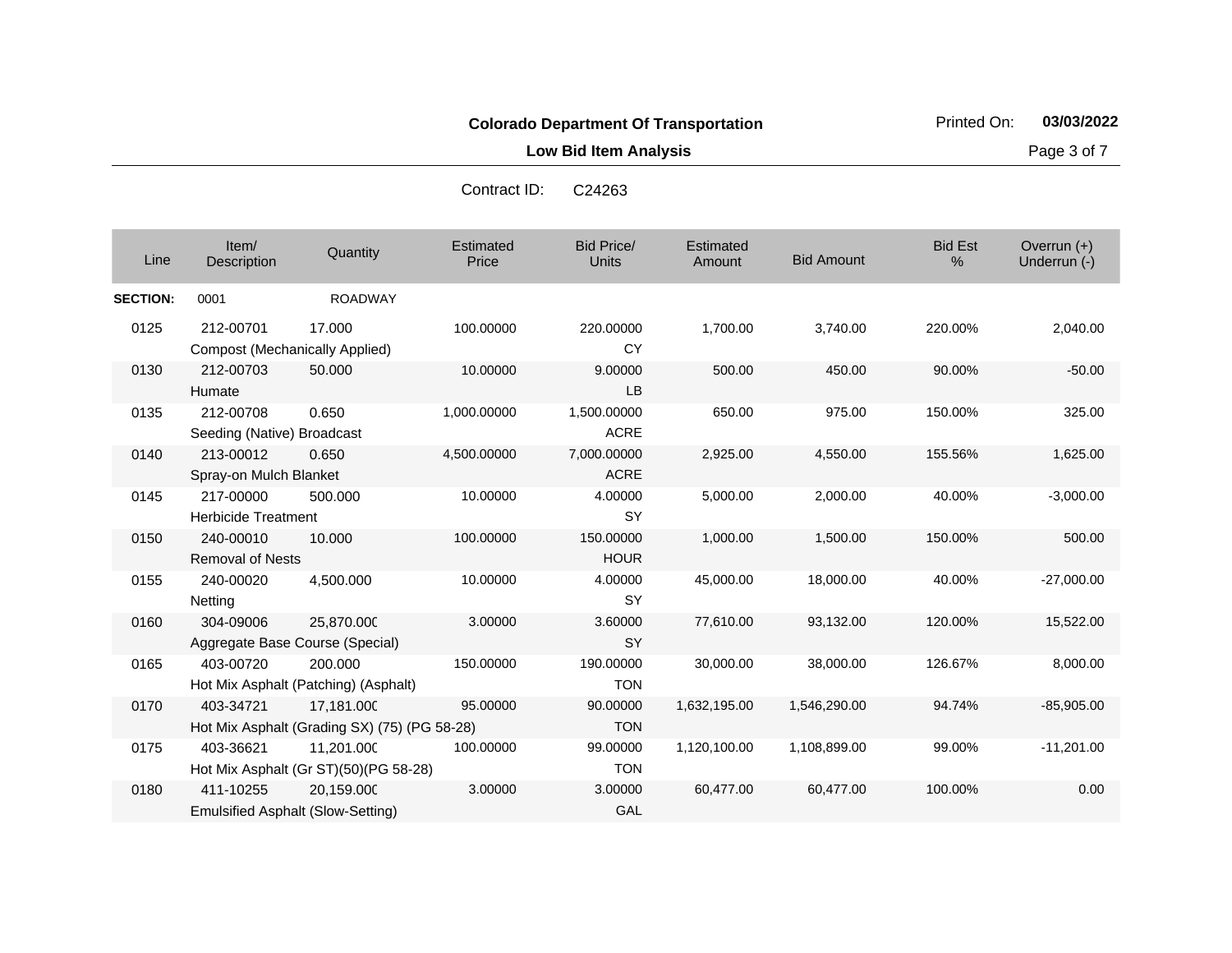**Low Bid Item Analysis Page 4 of 7** 

| C <sub>24263</sub> |
|--------------------|
|                    |

| Line            | Item/<br>Description                   | Quantity                                                 | <b>Estimated</b><br>Price | <b>Bid Price/</b><br><b>Units</b> | Estimated<br>Amount | <b>Bid Amount</b> | <b>Bid Est</b><br>% | Overrun (+)<br>Underrun (-) |
|-----------------|----------------------------------------|----------------------------------------------------------|---------------------------|-----------------------------------|---------------------|-------------------|---------------------|-----------------------------|
| <b>SECTION:</b> | 0001                                   | <b>ROADWAY</b>                                           |                           |                                   |                     |                   |                     |                             |
| 0185            | 518-01001                              | 80.000<br>Bridge Expansion Joint (Asphaltic Plug)        | 200.00000                 | 300.00000<br>LF                   | 16,000.00           | 24,000.00         | 150.00%             | 8,000.00                    |
| 0190            | 601-06300<br><b>Cement Grout</b>       | 1.000                                                    | 1,000.00000               | 800.00000<br><b>CF</b>            | 1,000.00            | 800.00            | 80.00%              | $-200.00$                   |
| 0195            | 603-30024<br>24 Inch Steel End Section | 4.000                                                    | 500.00000                 | 600.00000<br><b>EACH</b>          | 2,000.00            | 2,400.00          | 120.00%             | 400.00                      |
| 0200            | 606-00302<br>System)                   | 2,167.000<br>Guardrail Type 3 (31 Inch Midwest Guardrail | 50.00000                  | 43.00000<br>LF                    | 108,350.00          | 93,181.00         | 86.00%              | $-15,169.00$                |
| 0205            | 606-01370<br><b>Transition Type 3G</b> | 12.000                                                   | 3,000.00000               | 4,000.00000<br><b>EACH</b>        | 36,000.00           | 48,000.00         | 133.33%             | 12,000.00                   |
| 0210            | 606-01385<br>Transition Type 3J        | 1.000                                                    | 4,000.00000               | 3,000.00000<br><b>EACH</b>        | 4,000.00            | 3,000.00          | 75.00%              | $-1,000.00$                 |
| 0215            | 606-02003<br>End Anchorage (Nonflared) | 4.000                                                    | 4,000.00000               | 7,000.00000<br><b>EACH</b>        | 16,000.00           | 28,000.00         | 175.00%             | 12,000.00                   |
| 0220            | 606-02005<br>End Anchorage (Flared)    | 16.000                                                   | 4,000.00000               | 7,200.00000<br><b>EACH</b>        | 64,000.00           | 115,200.00        | 180.00%             | 51,200.00                   |
| 0225            | 607-11525<br>Fence (Plastic)           | 1,500.000                                                | 5.00000                   | 3.00000<br>LF                     | 7,500.00            | 4,500.00          | 60.00%              | $-3,000.00$                 |
| 0230            | 612-00001<br>Delineator (Type I)       | 359.000                                                  | 20.00000                  | 20.00000<br><b>EACH</b>           | 7,180.00            | 7,180.00          | 100.00%             | 0.00                        |
| 0235            | 612-00002<br>Delineator (Type II)      | 127.000                                                  | 20.00000                  | 21.00000<br><b>EACH</b>           | 2,540.00            | 2,667.00          | 105.00%             | 127.00                      |
| 0240            | 612-00003<br>Delineator (Type III)     | 50.000                                                   | 20.00000                  | 23.00000<br><b>EACH</b>           | 1,000.00            | 1,150.00          | 115.00%             | 150.00                      |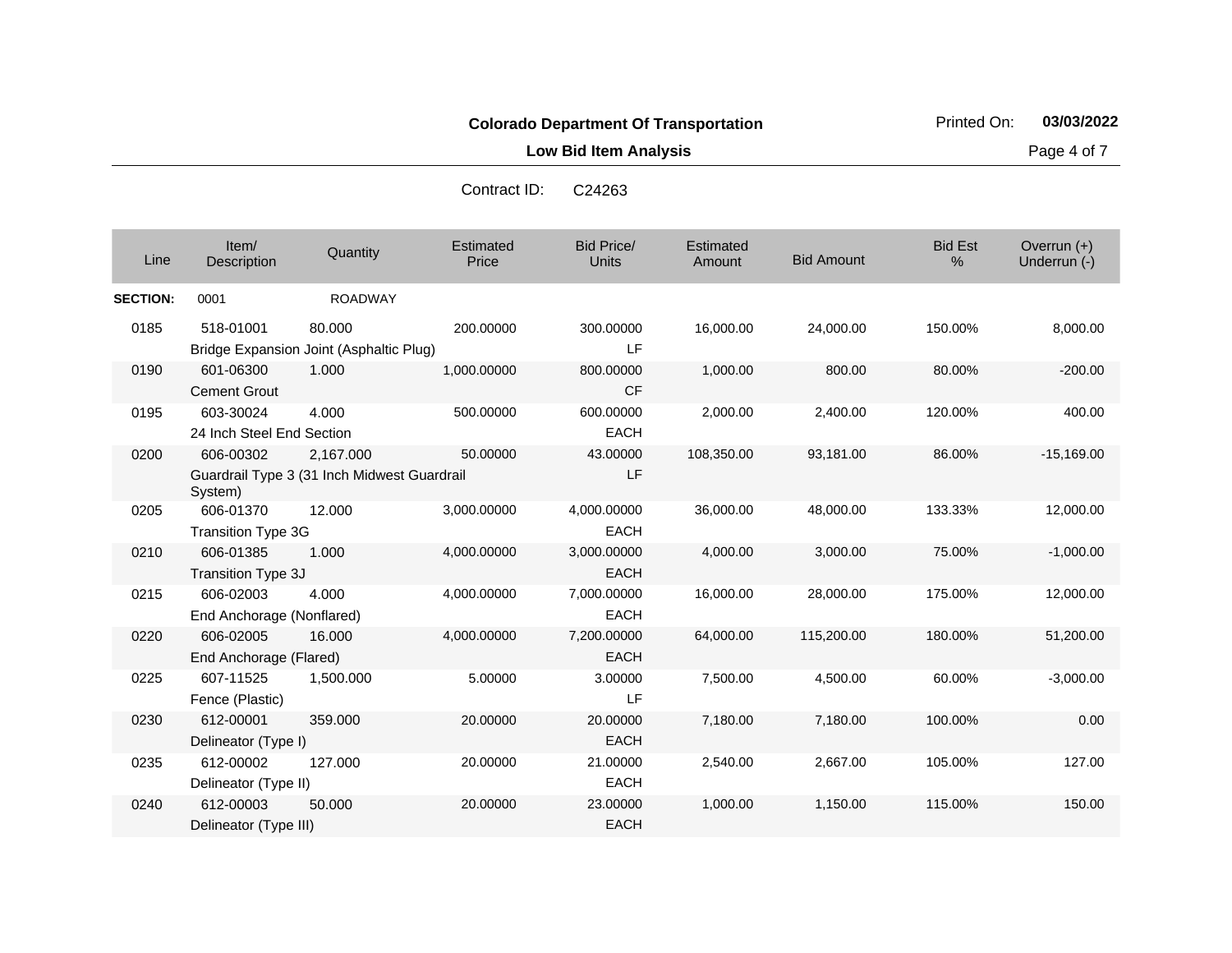**Low Bid Item Analysis Page 5 of 7** 

| Contract ID: | C <sub>24263</sub> |
|--------------|--------------------|
|--------------|--------------------|

| Line            | Item/<br>Description                       | Quantity                                                   | Estimated<br>Price | <b>Bid Price/</b><br><b>Units</b> | Estimated<br>Amount | <b>Bid Amount</b> | <b>Bid Est</b><br>% | Overrun (+)<br>Underrun (-) |
|-----------------|--------------------------------------------|------------------------------------------------------------|--------------------|-----------------------------------|---------------------|-------------------|---------------------|-----------------------------|
| <b>SECTION:</b> | 0001                                       | <b>ROADWAY</b>                                             |                    |                                   |                     |                   |                     |                             |
| 0245            | 614-00011<br>Sign Panel (Class I)          | 60.000                                                     | 20.00000           | 24.00000<br><b>SF</b>             | 1,200.00            | 1,440.00          | 120.00%             | 240.00                      |
| 0250            | 614-00012<br>Sign Panel (Class II)         | 1,220.710                                                  | 25.00000           | 30.00000<br><b>SF</b>             | 30,517.75           | 36,621.30         | 120.00%             | 6,103.55                    |
| 0255            | 614-01503<br>Socket)                       | 27.000<br>Steel Sign Support (2-Inch Round)(Post and       | 30.00000           | 290.00000<br><b>EACH</b>          | 810.00              | 7,830.00          | 966.67%             | 7,020.00                    |
| 0260            | 614-01573<br>40)(Post & Slipbase)          | 122,000<br>Steel Sign Support (2-1/2 Inch Round NP-        | 400.00000          | 500.00000<br><b>EACH</b>          | 48,800.00           | 61,000.00         | 125.00%             | 12,200.00                   |
| 0265            | 614-01583<br>(Post & Slipbase)             | 2.000<br>Steel Sign Support (2-1/2 In Round Sch 80)        | 500.00000          | 600.00000<br><b>EACH</b>          | 1,000.00            | 1,200.00          | 120.00%             | 200.00                      |
| 0270            | 614-80390                                  | 15,133.000<br>Rumble Strip (Grinding)(Asphalt)(Sinusoidal) | 0.50000            | 0.60000<br>LF                     | 7,566.50            | 9,079.80          | 120.00%             | 1,513.30                    |
| 0275            | 620-00002<br>Field Office (Class 2)        | 1.000                                                      | 30,000.00000       | 31,092.95000<br><b>EACH</b>       | 30,000.00           | 31,092.95         | 103.64%             | 1,092.95                    |
| 0280            | 620-00012<br>Field Laboratory (Class 2)    | 1.000                                                      | 25,000.00000       | 28,092.95000<br><b>EACH</b>       | 25,000.00           | 28,092.95         | 112.37%             | 3,092.95                    |
| 0285            | 620-00020<br><b>Sanitary Facility</b>      | 2.000                                                      | 2,500.00000        | 6,000.00000<br><b>EACH</b>        | 5,000.00            | 12,000.00         | 240.00%             | 7,000.00                    |
| 0290            | 625-00000<br><b>Construction Surveying</b> | 1.000                                                      | 20,000.00000       | 14,000.00000<br>L S               | 20,000.00           | 14,000.00         | 70.00%              | $-6,000.00$                 |
| 0295            | 626-00000<br>Mobilization                  | 1.000                                                      | 321,199.25000      | 450,000.00000<br>L S              | 321,199.25          | 450,000.00        | 140.10%             | 128,800.75                  |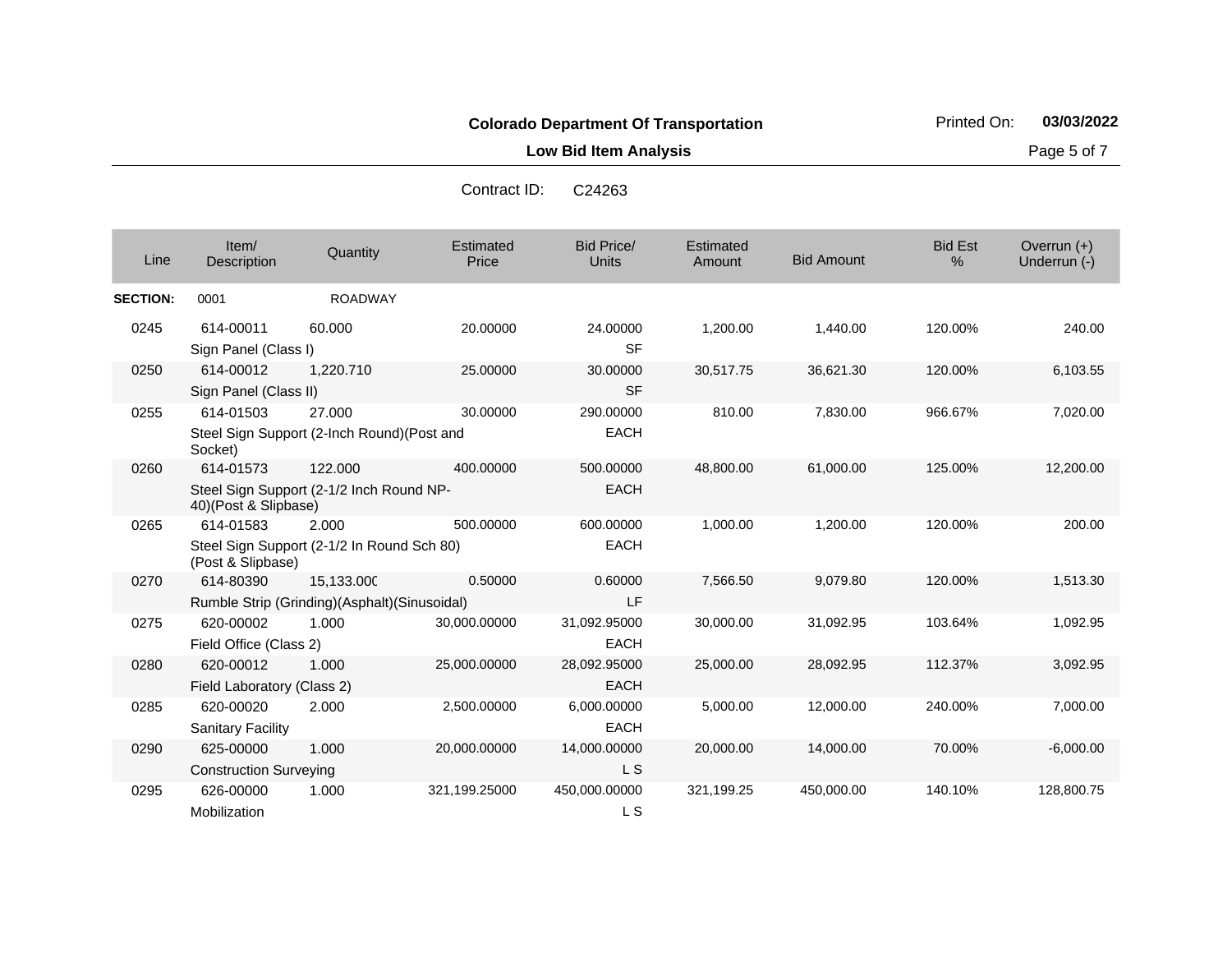**Low Bid Item Analysis Page 6 of 7** 

| C <sub>24263</sub> |
|--------------------|
|                    |

| Line            | Item/<br>Description                           | Quantity                                              | Estimated<br>Price | <b>Bid Price/</b><br><b>Units</b> | Estimated<br>Amount | <b>Bid Amount</b> | <b>Bid Est</b><br>% | Overrun $(+)$<br>Underrun (-) |
|-----------------|------------------------------------------------|-------------------------------------------------------|--------------------|-----------------------------------|---------------------|-------------------|---------------------|-------------------------------|
| <b>SECTION:</b> | 0001                                           | <b>ROADWAY</b>                                        |                    |                                   |                     |                   |                     |                               |
| 0300            | 626-01114                                      | 115.000<br>Public Information Management (Tier IV)    | 80.00000           | 55.00000<br><b>DAY</b>            | 9,200.00            | 6,325.00          | 68.75%              | $-2,875.00$                   |
| 0305            | 627-00013                                      | 1,876.000<br>Pavement Marking Paint (High Build)      | 40.00000           | 44.00000<br>GAL                   | 75,040.00           | 82,544.00         | 110.00%             | 7,504.00                      |
| 0310            | 627-00013<br>PVMT MKG PAINT (15-MIL)           | 2,102.000<br>Pavement Marking Paint (High Build) TEMP | 40.00000           | 44.00000<br><b>GAL</b>            | 84,080.00           | 92,488.00         | 110.00%             | 8,408.00                      |
| 0315            | 627-30405<br>(Word-Symbol)                     | 393.100<br>Preformed Thermoplastic Pavement Marking   | 25.00000           | 30.00000<br><b>SF</b>             | 9,827.50            | 11,793.00         | 120.00%             | 1,965.50                      |
| 0320            | 627-30407<br>(Word-Symbol) (Special)           | 138.000<br>Preformed Thermoplastic Pavement Marking   | 30.00000           | 30.00000<br><b>SF</b>             | 4,140.00            | 4,140.00          | 100.00%             | 0.00                          |
| 0325            | 627-30410<br>(Xwalk-Stop Line)                 | 184.000<br>Preformed Thermoplastic Pavement Marking   | 30.00000           | 20.00000<br><b>SF</b>             | 5,520.00            | 3,680.00          | 66.67%              | $-1,840.00$                   |
| 0330            | 630-00000<br>Flagging                          | 4,000.000                                             | 25.00000           | 29.00000<br><b>HOUR</b>           | 100,000.00          | 116,000.00        | 116.00%             | 16,000.00                     |
| 0335            | 630-00001<br>Pilot Car Operation               | 1,000.000                                             | 50.00000           | 40.00000<br><b>HOUR</b>           | 50,000.00           | 40,000.00         | 80.00%              | $-10,000.00$                  |
| 0340            | 630-00003<br><b>Uniformed Traffic Control</b>  | 1,000.000                                             | 100.00000          | 6.00000<br><b>HOUR</b>            | 100,000.00          | 6,000.00          | 6.00%               | $-94,000.00$                  |
| 0345            | 630-00007<br><b>Traffic Control Inspection</b> | 36.000                                                | 200.00000          | 300.00000<br><b>DAY</b>           | 7,200.00            | 10,800.00         | 150.00%             | 3,600.00                      |
| 0350            | 630-00012<br><b>Traffic Control Management</b> | 75,000                                                | 850.00000          | 1,000.00000<br><b>DAY</b>         | 63,750.00           | 75,000.00         | 117.65%             | 11,250.00                     |